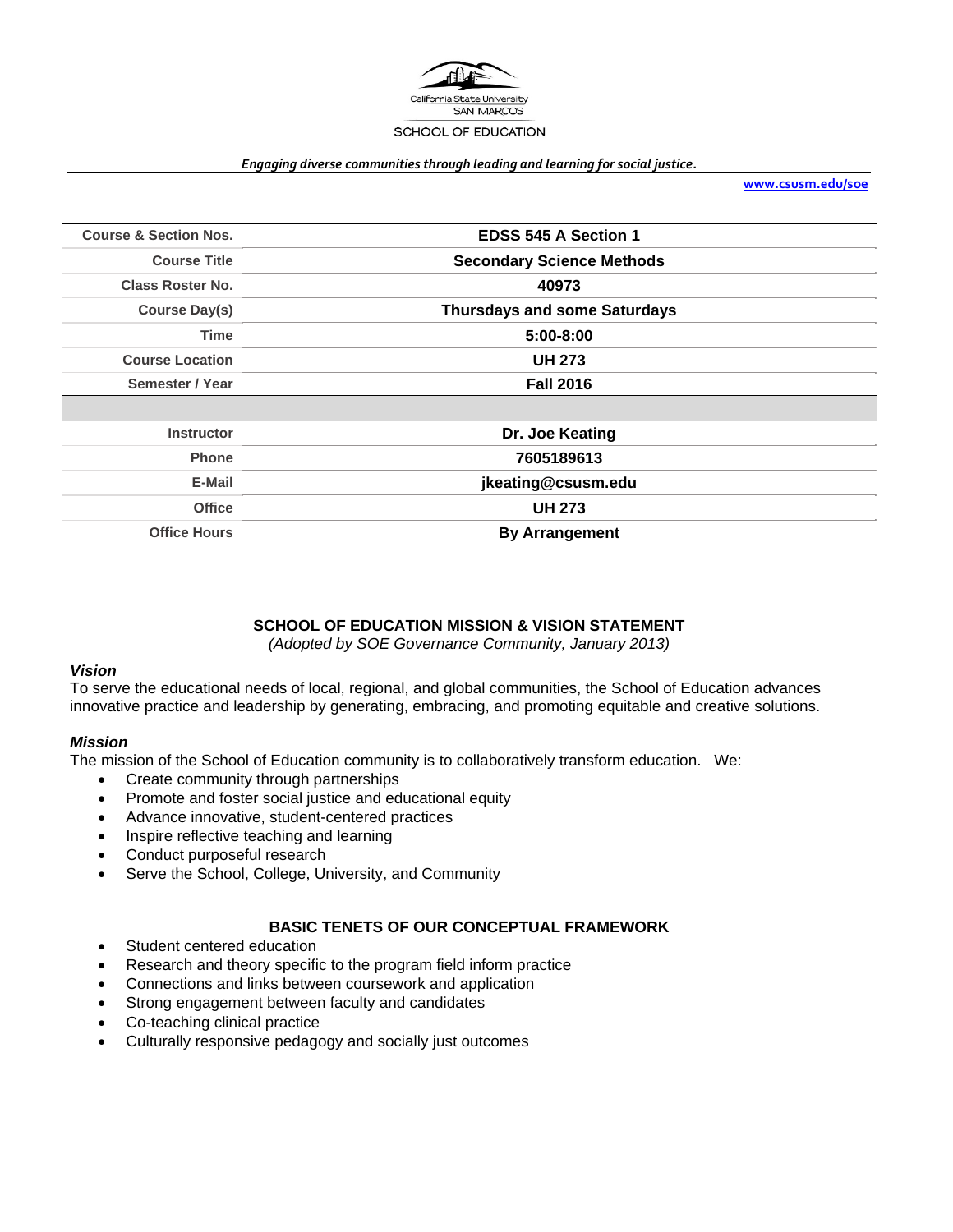# **Table of Contents**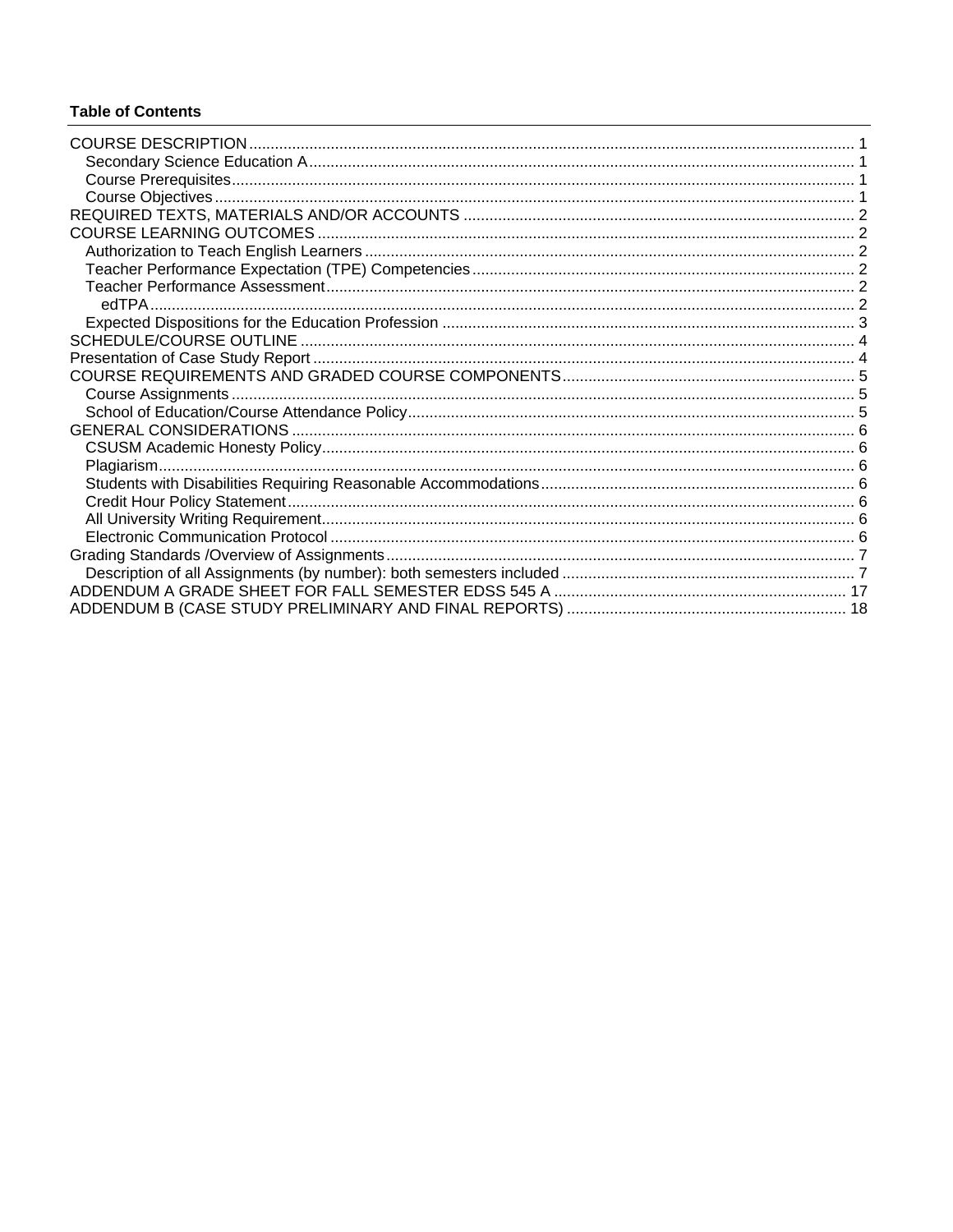# **COURSE DESCRIPTION**

## **Secondary Science Education A**

Focuses on developing and understanding of theory, methodology, and assessment of Science in integrated and inclusive secondary classrooms: Part A.

This course will be held both fall and spring semesters for a total of 4 credits (approximately 30 contact hours per semester, 2 credits per semester). It fulfills the requirement for a methods course for all Single Subject (Secondary) Science credential students. Upon completion of this course, the preservice teacher will be able to formulate a basis to teach standards based science course in the secondary school in a manner that is exciting, creative and rigorous. To accomplish this, the candidate will formulate a personal framework of science education based on both a historical/philosophical perspective as well as from knowledge of the state and national frameworks and other reform documents. Using this knowledge as a framework, he (she) will learn to apply multiple strategies and resources for the development of unit plans, instructional delivery and assessments that utilize a student-centered, inquiry (problem-solving) and community based approach to the teaching of science for all students. This should be in evidence during Clinical Practice 1 and 2 as part of the required Teacher Performance Assessments (TPA). **Classes will consist of formal class meetings, field trips, video conferences and independent study totaling approximately 20 seminars @ 10 seminars per semester @ 3.0 hrs. each.** 

### **Course Prerequisites**

Admission to the Single Subject Program or pursuit of a single subject Science add-on credential (by permission) is required to enroll in this course as well as EDUC 350, EDUC 364, & EDUC 422 or equivalent.

#### **Course Objectives**

1) The teacher candidate will be able to apply **the major concepts of frameworks and standards in Science Education** to their curriculum based on the California Frameworks in Science, the Next Generation Science Standards (NGSS) as well as the general recommendations for science education indicated by international studies such as Tests of International Science and Math Study (TIMSS);

2) The teacher candidate will be able to understand what is learned from the **general history, ethics and philosophy of science education** in the United States and how it might apply to current educational practice;

3) The teacher candidate will understand and be able to **integrate a variety of diverse resources**  appropriate for science education including texts, lab manuals, equipment, technologies and both informal and formal community related resources;

4) The teacher candidate will be able to apply to the curriculum and their students the **major concepts of safe and effective science teaching and learning** to laboratory and general classroom practices;

5) The teacher candidate will be able to effectively **implement the major teacher strategies considered best practices in Science education** such as interactive expository teaching; inquiry-based learning; openended laboratory experiences; teaching from argumentation and the integration of community/ field resources (internships, service-learning and school to career);

6) The teacher candidate will be able to appropriately integrate a range of strategies for the integration of a variety of **diverse assessments** including both formative/summative that can be authentic or traditional; 7) The teacher candidate will be able to apply the protocols and learning strategies required in **science inquiry-based enrichment activities** such as Science Olympiad, Odyssey of the Mind, Invention Convention, FIRST and Science Fair that extend beyond the standard curriculum;

8) The teacher candidate will be able to demonstrate their ability to **integrate the sciences as well as other disciplines** into the standard science curriculum (interdisciplinary curriculum) as a major tenet of NGSS; 9) The teacher candidate will be able to **include all students in the curriculum** by applying the major curricular and pedagogical strategies for teaching multicultural, multilingual students (SDAIE/ELL); 10) The teacher candidate will be able to identify issues involved in the teaching and learning of science and apply **teacher-led research designs (action research)** for the ongoing purpose of improving practice.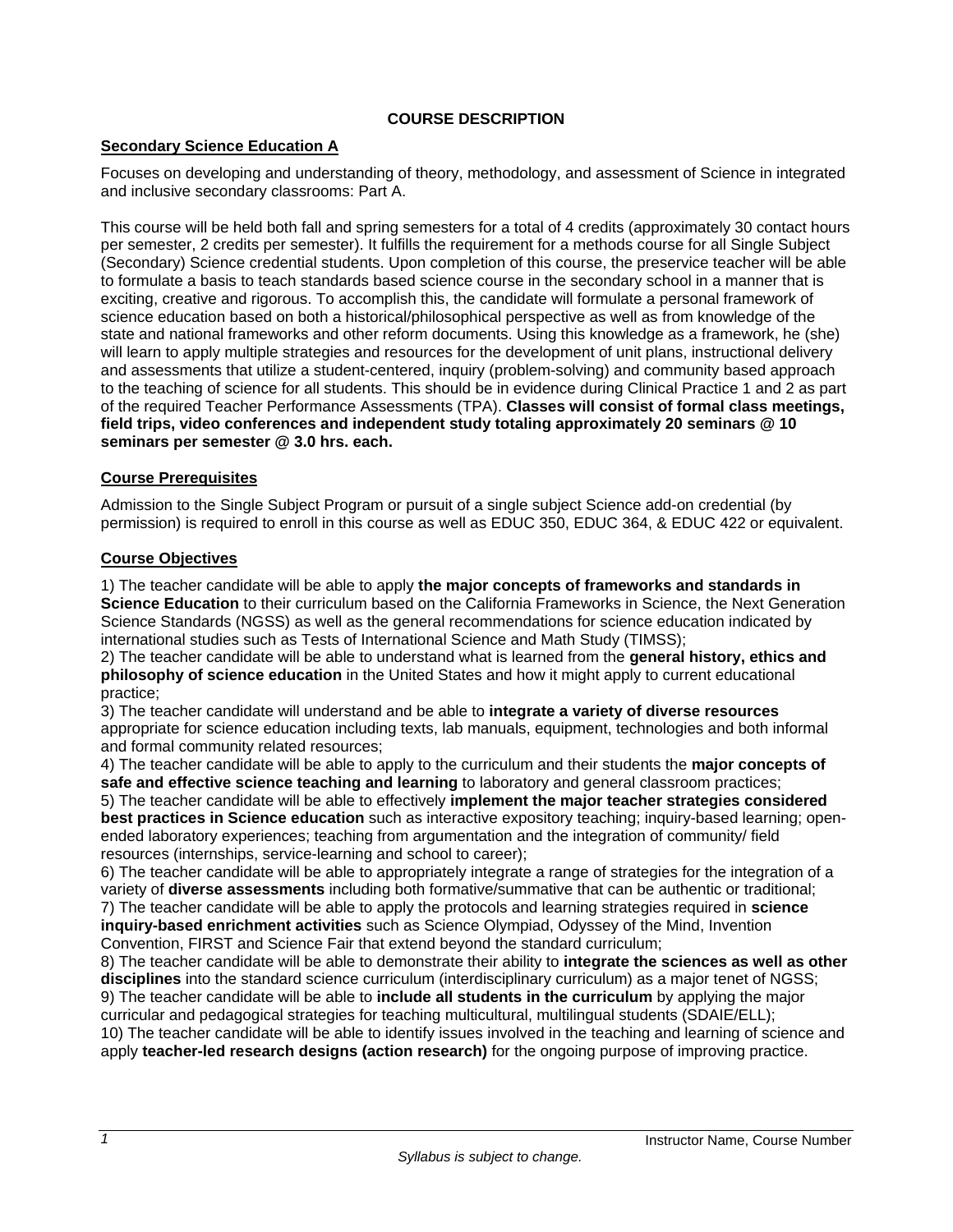# **REQUIRED TEXTS, MATERIALS AND/OR ACCOUNTS**

*Science Instruction in the Middle and High School (*Chiappetta and Koballa) (2014 8th Edition) + Video Analysis of Classroom Teaching (see CSUSM bookstore).

*Use of Discrepant Events for K-12 Science Teachers* (Aztec Press /University Bookstore), (Keating Customized text)

Flinn Scientific http://www.flinnsci.com/teacher-resources/safety/general-laboratory-safety.aspx California Science Safety Manual for K-12 Schools (2012)

http://www.cde.ca.gov/pd/ca/sc/documents/scisafebk2012.pdf

Next Generation Science Standards (NGSS): Overview and Conceptual Shifts and Complete **Standards** 

http://www.nextgenscience.org/next-generation-science-standards

http://www.nextgenscience.org/sites/ngss/files/NGSS%20DCI%20Combined%2011.6.13.pdf CA/NGSS Clarifications/Examples

http://www.cde.ca.gov/pd/ca/sc/ngssstandards.asp

NGSS Sample Science Unit= http://www.nextgenscience.org/sites/ngss/files/HS-

LS\_Bee\_Colony\_version2.pdf

Online resource: EDMODO (details to be discussed in class)

# **COURSE LEARNING OUTCOMES**

These objectives will be measured (by utilizing rubrics) through the successful application of the concepts during the completion of specific assignments (see descriptions). Prior to completing the assignments, students will be presented with opportunities to discuss effective models and examples, using texts and other readings and through discussions both in-class and EDMODO (blog). The expectation is that they will successfully and seamlessly be able to integrate these applications in clinical practice 1 and 2 (as measured by supervisor's observation as indicated in the teacher performance applications (TPA). These are the Course Learning Outcomes (CLO's)

### **Authorization to Teach English Learners**

This credential program has been specifically designed to prepare teachers for the diversity of languages often encountered in California public school classrooms. The authorization to teach English learners is met through the infusion of content and experiences within the credential program, as well as additional coursework. Candidates successfully completing this program receive a credential with authorization to teach English learners. *(Approved by CCTC in SB 2042 Program Standards, August 02)*

### **Teacher Performance Expectation (TPE) Competencies**

The course objectives, assignments, and assessments have been aligned with the CTC standards for the Single Subject Credential. This course is designed to help teachers seeking a California teaching credential to develop the skills, knowledge, and attitudes necessary to assist schools and district in implementing effective programs for all students. The successful candidate will be able to merge theory and practice in order to realize a comprehensive and extensive educational program for all students. You will be required to formally address the following TPEs in this course:

### **Teacher Performance Assessment**

Beginning July 1, 2008 all California credential candidates must successfully complete a state-approved Teacher Performance Assessment (TPA), as part of the credential program of preparation. During the 2015- 16 academic year the CSUSM credential programs will use either the edTPA (Educative Teacher Performance Assessment).

edTPA

Beginning in fall 2015, for newly entering initial candidates, the CSUSM assessment system is the edTPA. To assist with your successful completion of the edTPA, a capstone class is part of your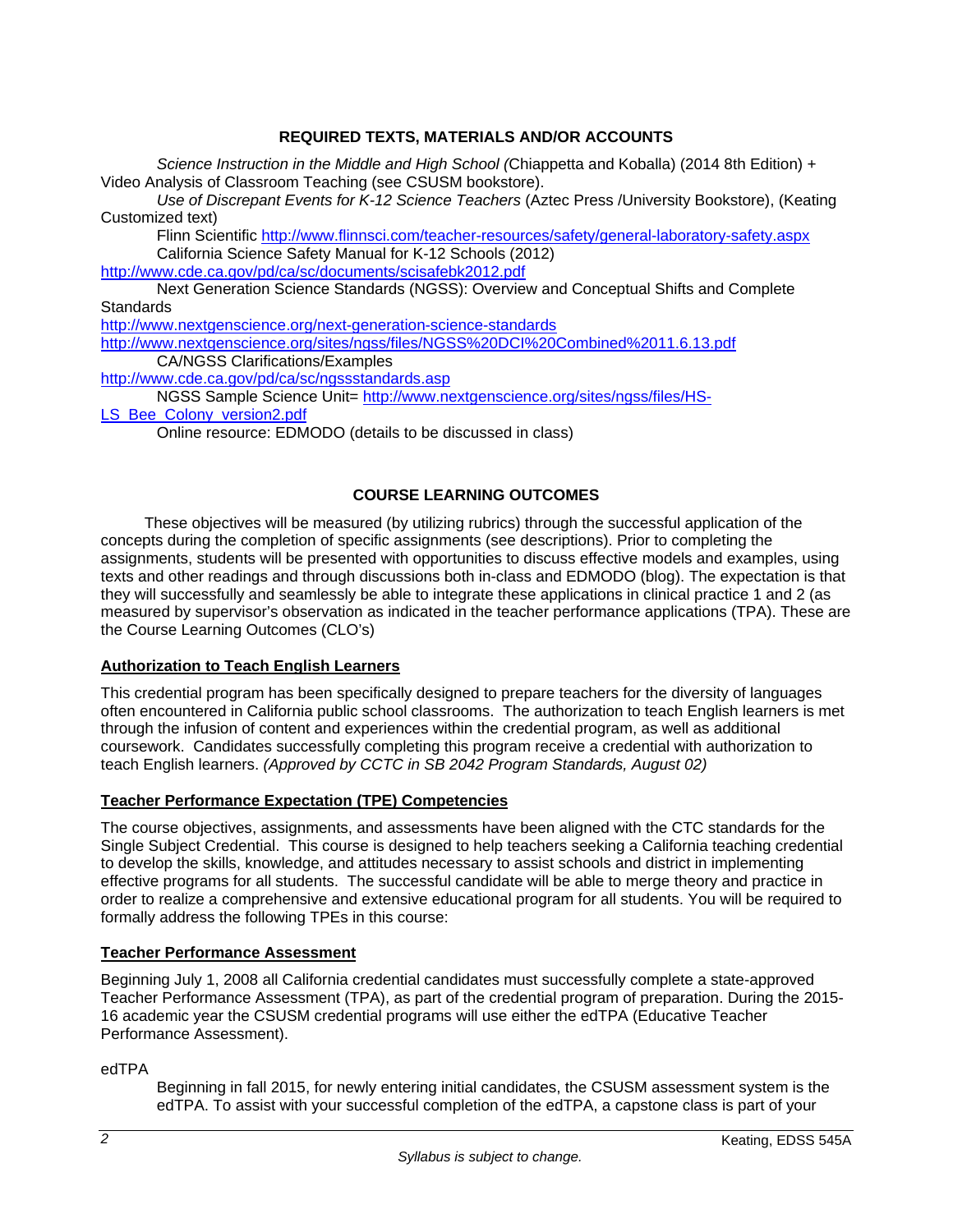curriculum. In this class edTPA related questions and logistical concerns are addressed. Additional support materials are available on the edTPA website: http://www.edtpa.com/PageView.aspx?f=GEN\_Candidates.html

Additionally, to support your success in your credential program and with TPA, SOE classes use common pedagogical language, lesson plans (lesson designs), and unit plans (unit designs).

## **Expected Dispositions for the Education Profession**

Education is a profession that has, at its core, certain dispositional attributes that must be acquired and developed. Teaching and working with learners of all ages requires not only specific content knowledge and pedagogical skills, but positive attitudes about multiple dimensions of the profession. The School of Education has identified six dispositions that must be evident in teacher candidates: social justice and equity, collaboration, critical thinking, professional ethics, reflective teaching and learning, and life-long learning. These dispositions have observable actions that will be assessed throughout the preparation program. For each dispositional element, there are three levels of performance - *unacceptable*, *initial target*, and *advanced target*. The description and rubric for the three levels of performance offer measurable behaviors and examples.

The assessment is designed to provide candidates with ongoing feedback for their growth in professional dispositions and includes a self-assessment by the candidate. The dispositions and rubric are presented, explained and assessed in one or more designated courses in each program as well as in clinical practice. Based upon assessment feedback candidates will compose a reflection that becomes part of the candidate's Teaching Performance Expectation portfolio. Candidates are expected to meet the level of *initial target* during the program.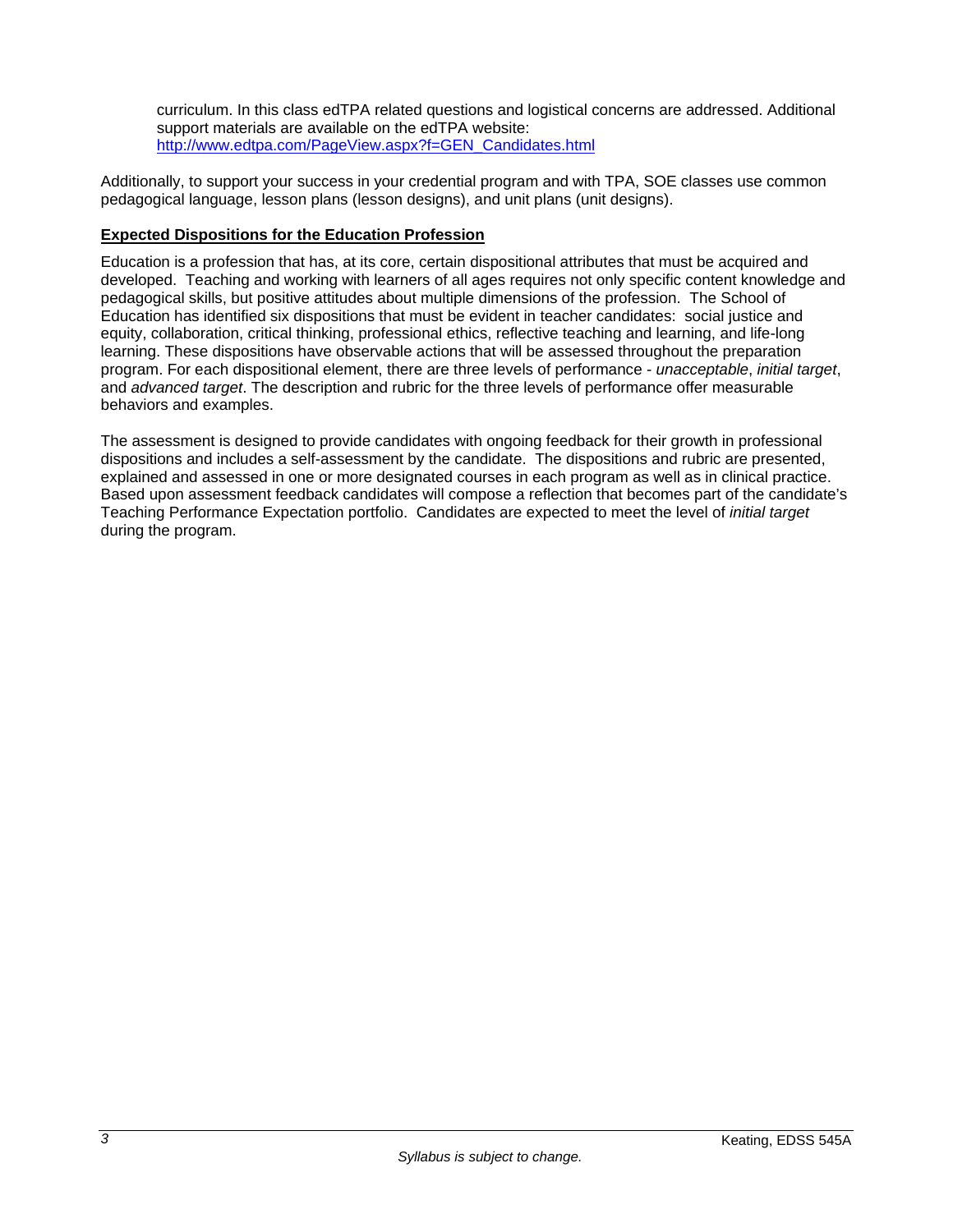# **SCHEDULE/COURSE OUTLINE**

| Date                   | <b>Topic</b>                              | Assignment (if any)                      | Due Date               |
|------------------------|-------------------------------------------|------------------------------------------|------------------------|
| Session 1<br>9/21/16   | Introduction to Science<br>Teaching       | <b>Textbook and NGSS Standards</b>       | September 21           |
| Session 2<br>9/22/16   | 66                                        | "                                        | <b>September</b><br>22 |
| Session 3<br>9/24/16   | <b>Inquiry Based Teaching</b>             | DE and Open Ended Experiments            | September<br>24        |
| Session 4<br>9/24/16   | "                                         | "                                        | September<br>24        |
| Session 5<br>9/29/16   | <b>Observation of Science</b><br>Teaching | <b>Case Study Problems</b>               | <b>September</b><br>29 |
| Session 6<br>10/13/16  | Case Study Baseline<br>Data               | DE Presentations/Baseline Data           | October 13             |
| Session 7<br>TBA       | Independent Study on<br>Science Teaching  | Final Report of independent study        | TBA                    |
| Session 8<br>10/27/16  | <b>Inquiry Based Teaching</b>             | DE Presentations/Reading Reflections     | October 27             |
| Session 9<br>11/17/16  | Safety in the Science<br>Classroom        | Science Safety Plan presentation         | November 17            |
| Session 10<br>12/15/16 | Data analysis and Report<br>on Case Study | <b>PRESENTATION OF CASE STUDY REPORT</b> | December 15            |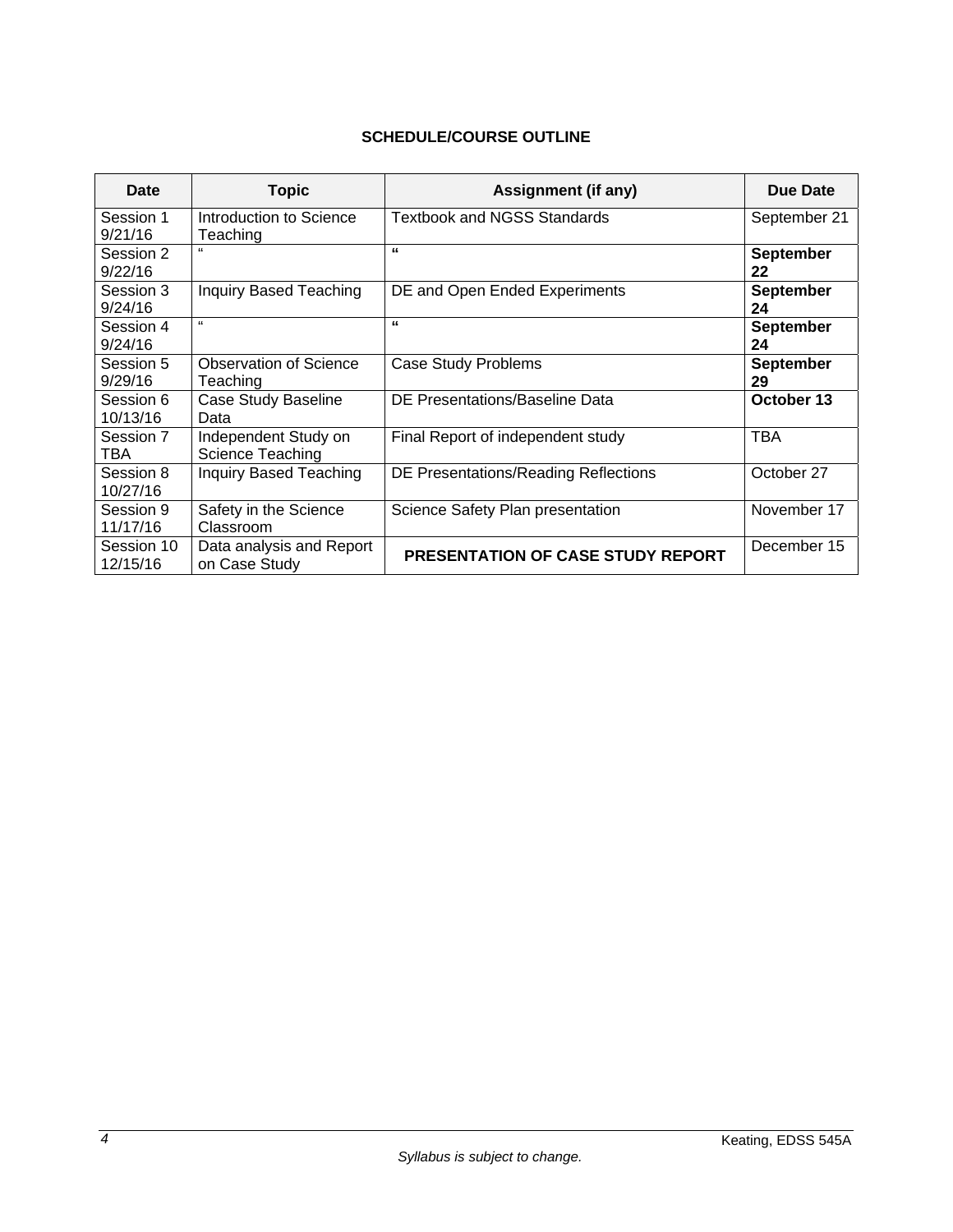# **COURSE REQUIREMENTS AND GRADED COURSE COMPONENTS**

#### **Course Assignments**

The Assignments and point value for both semesters are listed in numerical order and described in more detail in the following section "Description of all assignments".

 The final grade for EDSS 545 A/B with be the % of total points earned that semester converted to a letter grade (93-100=A; 90-92=A-; 83-89=B; 80-82=B- etc.) **Assignments are due on time and will not be** 

**accepted late unless there are extenuating circumstances**. Assignments that are used in the Spring only \* are indicated with an asterisk.

- 1) Attendance/participation **both semesters** (5 pt. per class) (50 pts.)
- 2) Sci. Methods Text Readings/Prompts (6pts)/Responses (3 pts) (**both semesters)** (9 pts each)
- 3) A/B/C Jigsaw of Next Generation Science Standards (NGSS) (25pts)
- 4) \*Evaluation of best practices for education technology tools (I-Pads/I-Phones) and software (10 pts)
- 5) \*Evaluation of Science Internet sites (10 pts)
- 6) A/ B Inquiry---Discrepant event reflection (5pts.)/ Presentation(s) (25pts) (30 pts)
- 7) \*Applying Action Research by comparing SDAIE to Traditional Labs (35pts)
- 8) Development of an outline for a Personal Plan for Science Safety (10 pts)
- 9) Observation of science lesson(s) (15 pts.)
- 10) \*Enrichment and extra curriculum science programs (40 pts)
- 11) **\***Book Report on high interest science book (10 pts.)
- 12) Open ended/independent science study **both semesters** (10 pts)
- 13) \*Strategies for implementing field trips at the high school level (Safari Park/CRB) = (20 pts)
- 14) \*Researching and presenting a mini-lecture on a current topic in science (25pts)
- 15) Case Studies (**both semesters):** Issues in student teaching Clinical Practice =(5+5+5 +20 pts)=35pts.)
- 16) Implementing Open-ended (Inductive) vs. Closed Ended (Deductive) Labs/ Experiments (10 pts.)

Optional/Extra credit: (maximum 10 pts per semester)

- 1) Directorship (5 pts.)
- 2) SDSEA or CSTA or NSTA or other Conference in addition to open assignments (5 pts. one day)
- 3) Teaching the DE during CP 1 (5 pts.)
- 4) Other (determined in arrangement with instructor)

#### **Point's summary:**

#### **Fall Semester:**

**Assignments #1 (50 pts); #2 (54 pts); #3 (25 pts); #6 (30 pts); #8 (10 pts) #9 (15pts); #12 (10 pts); #15 (35 pts); #16 (10 pts.)=** 239 **pts.** 

#### **School of Education/Course Attendance Policy**

Due to the dynamic and interactive nature of courses in the School of Education, all candidates (course participants) are expected to attend all classes and participate actively. At a minimum, candidates (course participants) must attend more than 80% of class time, or s/he may not receive a passing grade for the course at the discretion of the instructor. Individual instructors may adopt more stringent attendance requirements. Should the candidate (course participants) have extenuating circumstances, s/he should contact the instructor as soon as possible. *(Adopted by the COE Governance Community, December, 1997).*

**Note: Both attendance and punctuality are essential to completing all work satisfactorily. Point values are assigned for each class (5 pts per class or 10 pts for field trips). In addition, only 50% of the potential value for an assignment can be credited as makeup for an assignment that is due and reviewed in a class that was not attended by the student. Two absences in one semester can result in a minimum of one grade lower; three absences can result in a non-passing grade (unless there are extenuating circumstances). Late arrivals will be penalized at the discretion of the instructor.**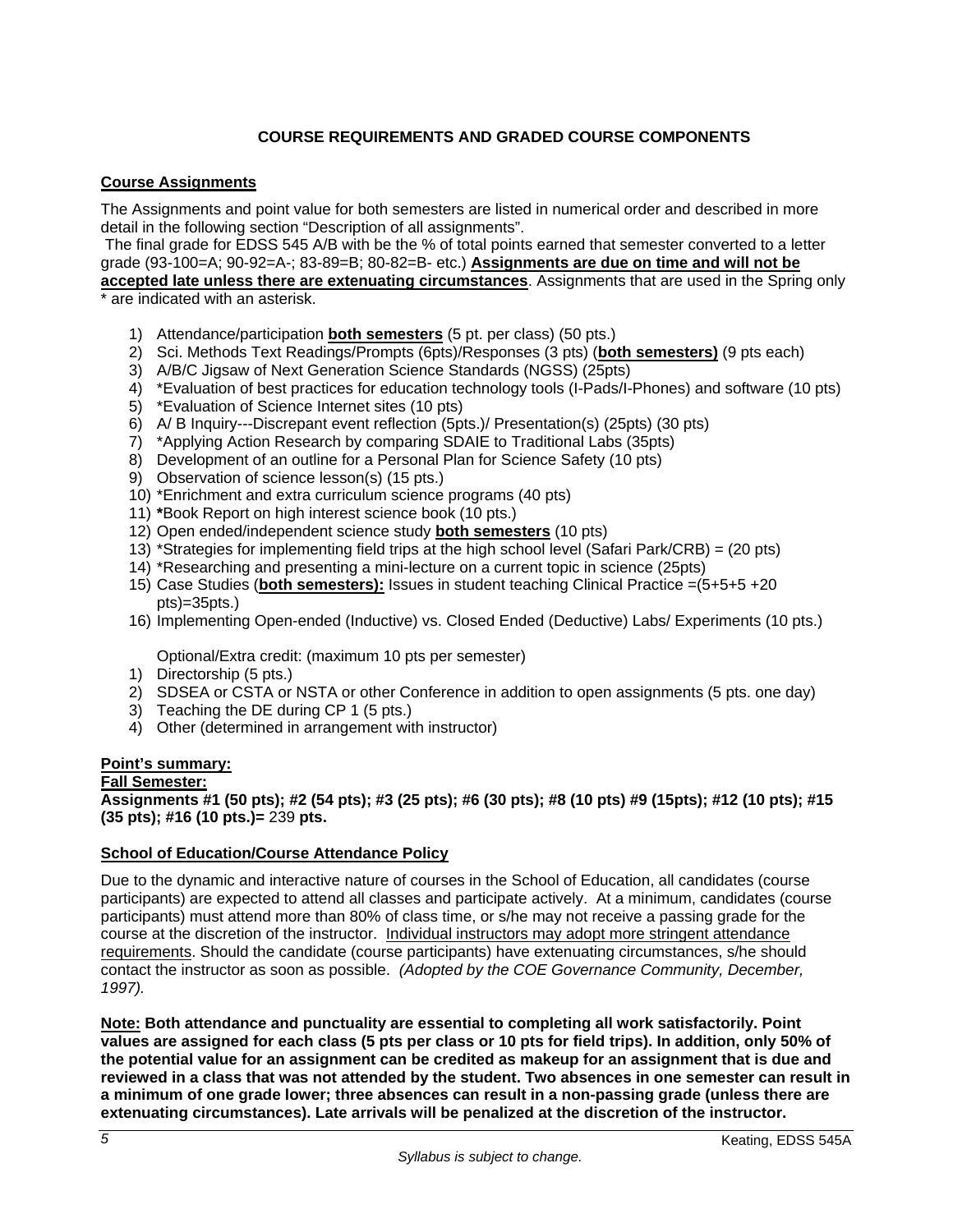# **GENERAL CONSIDERATIONS**

## **CSUSM Academic Honesty Policy**

Students will be expected to adhere to standards of academic honesty and integrity, as outlined in the Student Academic Honesty Policy. All assignments must be original work, clear and error-free. All ideas/material that are borrowed from other sources must have appropriate references to the original sources. Any quoted material should give credit to the source and be punctuated accordingly.

Academic Honesty and Integrity: Students are responsible for honest completion and representation of their work. Your course catalog details the ethical standards and penalties for infractions. There will be zero tolerance for infractions. If you believe there has been an infraction by someone in the class, please bring it to the instructor's attention. The instructor reserves the right to discipline any student for academic dishonesty, in accordance with the general rules and regulations of the university. Disciplinary action may include the lowering of grades and/or the assignment of a failing grade for an exam, assignment, or the class as a whole.

Incidents of Academic Dishonesty will be reported to the Dean of Students. Sanctions at the University level may include suspension or expulsion from the University.

Refer to the full Academic Honesty Policy at: http://www.csusm.edu/policies/active/documents/Academic\_Honesty\_Policy.html

### **Plagiarism**

As an educator, it is expected that each candidate (course participant) will do his/her own work, and contribute equally to group projects and processes. Plagiarism or cheating is unacceptable under any circumstances. If you are in doubt about whether your work is paraphrased or plagiarized see the Plagiarism Prevention for Students website http://library.csusm.edu/plagiarism/index.html. If there are questions about academic honesty, please consult the University catalog.

### **Students with Disabilities Requiring Reasonable Accommodations**

Students with disabilities who require reasonable accommodations must be approved for services by providing appropriate and recent documentation to the Office of Disabled Student Services (DSS). This office is located in Craven Hall 4300, and can be contacted by phone at (760) 750-4905, or TTY (760) 750- 4909. Students authorized by DSS to receive reasonable accommodations should meet with their instructor during office hours or, in order to ensure confidentiality, in a more private setting.

### **Credit Hour Policy Statement**

Per the University Credit Hour Policy:

Courses with face-to-face instruction :

Since this course is considered a "lecture mode" of instruction per university policy, expectations are that students will spend a total of approximately 30 hours of class time per semester (2 credit class X 15 hours per credit= 30hrs). In addition, students are expected to spend about 4 hours per class meeting (2 hours per credit hour X 2 credits) in preparation, assignments and readings.

### **All University Writing Requirement**

The writing requirements for this class will be met as described in the assignments. Every course at the university, including this one must have a writing requirement of at least 2500 words

### **Electronic Communication Protocol**

Electronic correspondence is a part of your professional interactions. If you need to contact the instructor, email is often the easiest way to do so. It is my intention to respond to all received e-mails in a timely manner. Please be reminded that e-mail and on-line discussions are a very specific form of communication, with their own nuances and etiquette. For instance, electronic messages sent in all upper case (or lower case) letters,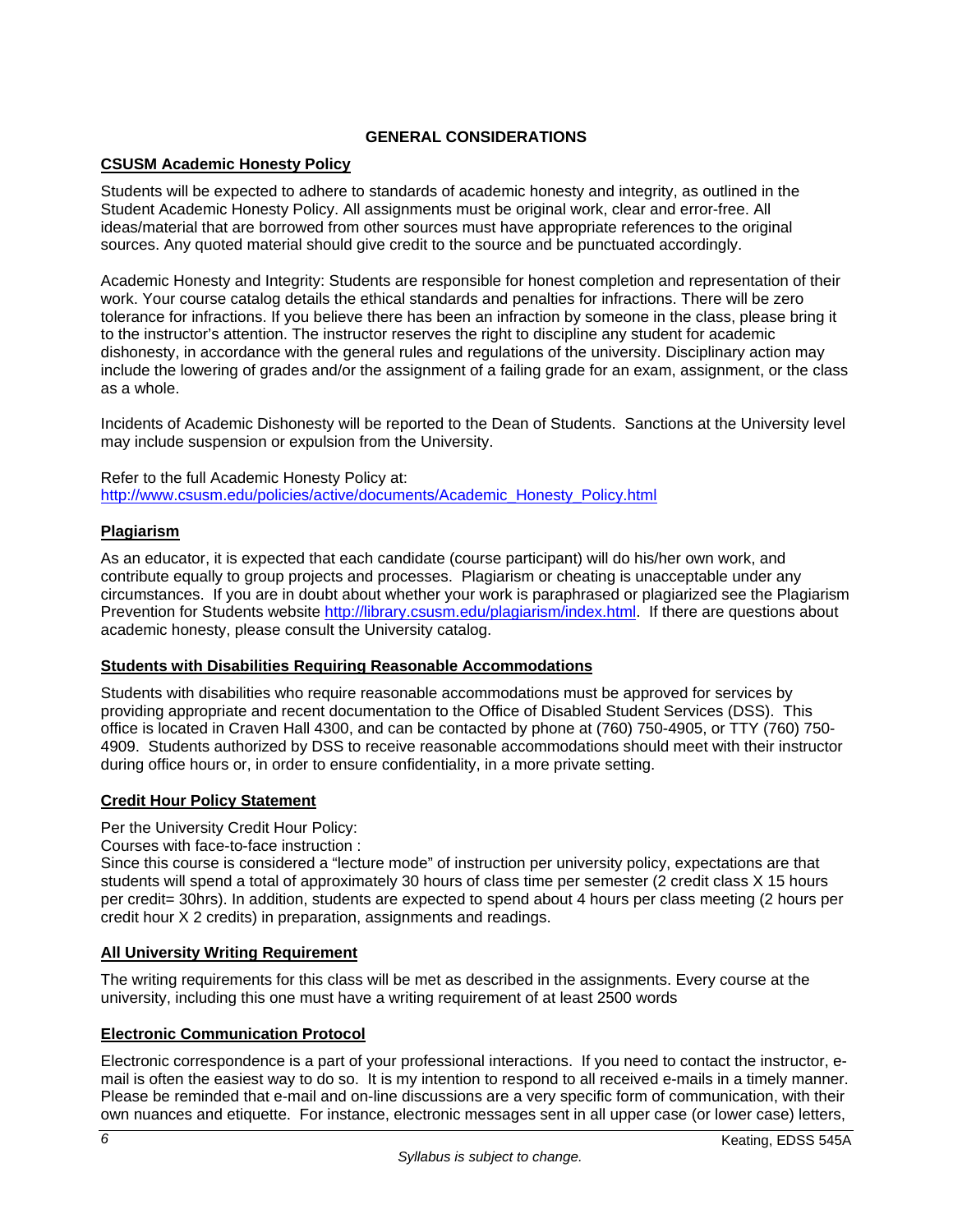major typos, or slang, often communicate more than the sender originally intended. With that said, please be mindful of all e-mail and on-line discussion messages you send to your colleagues, to faculty members in the School of Education, or to persons within the greater educational community. All electronic messages should be crafted with professionalism and care.

Things to consider:

- Would I say in person what this electronic message specifically says?
- How could this message be misconstrued?
- Does this message represent my highest self?
- Am I sending this electronic message to avoid a face-to-face conversation?

In addition, if there is ever a concern with an electronic message sent to you, please talk with the author in person in order to correct any confusion.

### **GRADING STANDARDS /OVERVIEW OF ASSIGNMENTS**

#### **Description of all Assignments (by number): both semesters included**

**Assignment 1 Attendance and Participation** (each class counts 5 points) In the event of an absence any assignments due that night could receive only 50 % of the potential credit (if made up) since you were not there to interact and discuss the assignment with your colleagues.

**Assignment 2 Science readings in text** (9 points each chapter) Each chapter is assigned a value of nine points that includes your response to a prompt = 3 pts. (see specific text chapter) as well as your response to others on EDMODO (3 pts). This is followed by a discussion with your colleagues in class (3 pts). You are expected to respond to at least two students and myself on EDMODO for each assigned reading.

#### **Assignment 3 – Understanding and applying the Next Generation Science Standards (NGSS)** (30 pts)

#### **Spirit of the assignment:**

This assignment overviews what (content) should be taught and what (process/strategies) research suggests is most effective in teaching science to all students. This overview will lead to you and your team to apply your understanding of these standards and strategies by integrating them in an inquiry-based lesson. These same skills will be elaborated on throughout the course and during CP 1 and 2 and will be applied numerous times in other assignments. It is also essential to your training as a science teacher to understand the general principles of this new paradigm as you seek potential employment.

More specifically your colleagues as members of different science subject matter teams will assist in overviewing the entire NGSS (by using the jigsaw method). This beginning learning process consists of three components 3a, 3b and 3c (see specifics below).

**In 3a,** you will individually read and respond to NGSS documents as well as view NGSS video's independently from the various areas of the NGSS (see two links under required texts (Flip Classroom model).

**In 3b,** you will individually use the information and examples from these documents to create an outline of a lesson plan (see specifics below).

**3C** will be completed in class with your subject matter team and consists of discussing the important ideas from the NGSS readings and sharing your lesson plan with your subject matter team (Jigsaw 1). Each subject matter team will choose one representative lesson to elaborate and enhance and use this to demonstrate their understanding of a specific standard for their content area (Physics, Chemistry, Earth or Life Science) for the entire class (Jigsaw 2). During the subject matter team presentation to the whole class (10 minutes) the following should be accomplished: 1) Present an overview of your inquiry based minilesson; 2) Present a short overview of all the major standards expected to be addressed in your subject area; 3) Give a rationale for which standards might be de-emphasized or eliminated if time is a factor; 4) Address questions from other subject level teams. Team in class. In the 10-minute presentation you should be able to accomplish the following: **It's essential to your beginning understanding of NGSS that you do the reading, responses and individual lesson plan BEFORE you meet with your subject matter team in class.**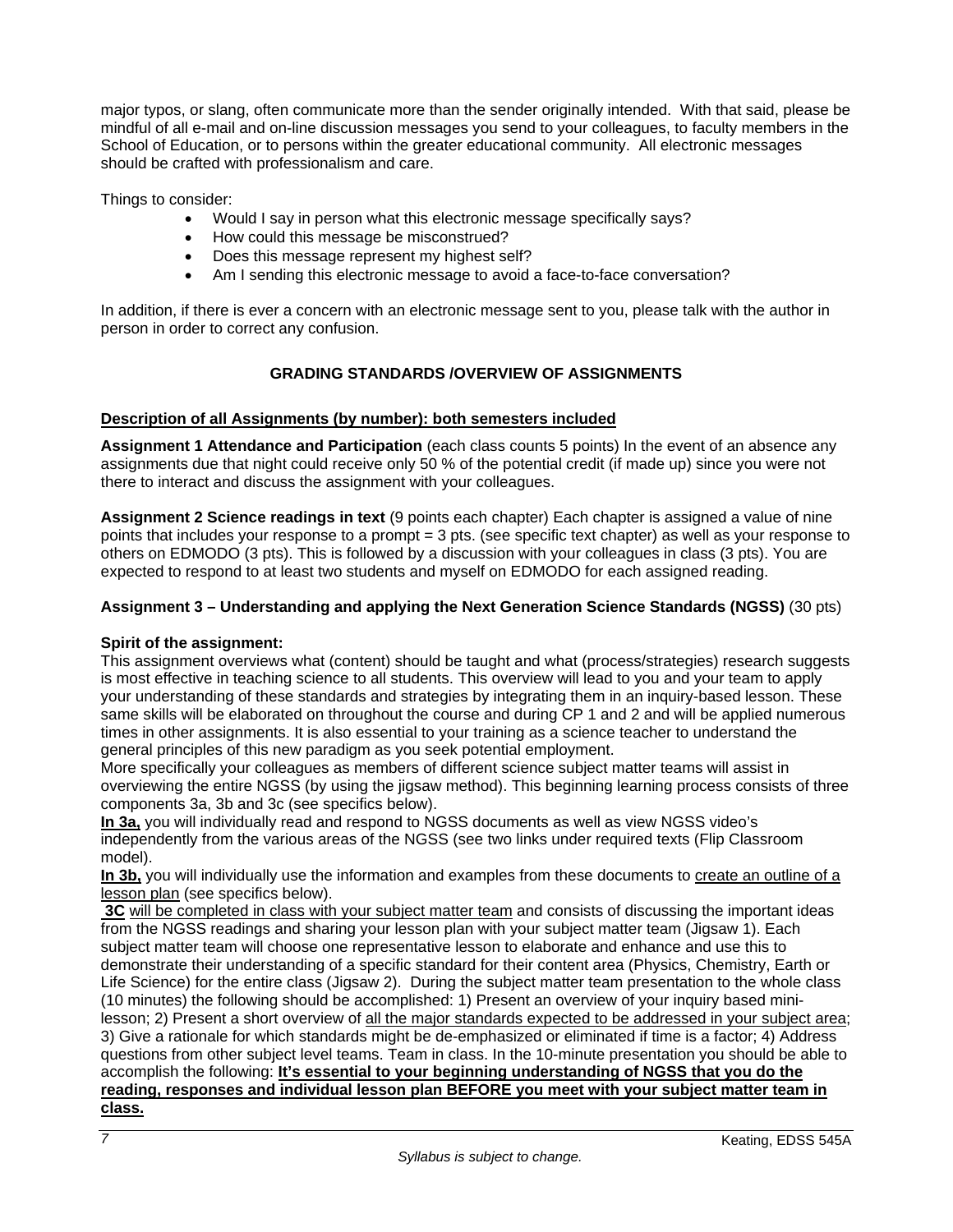### **NGSS Standards/Framework specific tasks**

**3A Individual Work (prior to class)** (10 points) Use this link to assist as an overview http://www.nextgenscience.org/next-generation-science-standards

#### **Read the following Framework sections and take notes and suggest questions for discussion in**

**class** from the NGGS that are representative of a beginning understanding: 1) NGSS Front Matter (Executive Summary); 2) Structure of the NGSS (How to Read it); 3) Conceptual Shifts (How is it different); 4) View these two videos: "Why NGSS" and "NGSS Overview"; 5) **Briefly scan the introductions for the following sections:** Sections D-J.

# **Read and summarize all the NGSS standards for your subject matter area (Physical/Chemical, Life or**

**Earth and Space Sciences)** Use the CA/NGSS link= http://www.cde.ca.gov/pd/ca/sc/ngssstandards.asp since this provides some examples and clarifications that might be useful. With a focus on your major content subject areas (Grades 9-12) select **at least one standard** to create a lesson outline as described in 3B below.

#### **3B Individual work (prior to class) Science subject standards response (only your subject area)** (10 points)

 Using the standard (s) you chose for your subject area in 3a 1) Write the standard(s) and the context of the lesson; 2) come up with a brief description of an **inquiry based lesson activity** that students in that subject area can do to assist in understanding the standard and; 3) explain in what ways you would assess their knowledge and 4) how could this lesson incorporate the other ideas discussed from the NGSS concepts (cross discipline ideas; engineering/modeling concepts; applying technology and including math and language arts) as well as any other ideas suggested in the NGSS. Here is a link that describes a unit plan with a number of lessons linked to the ideas of the NGSS standards related to Bee Colony losses in the environment. It is very elaborate and of course beyond the scope of what you are doing here but could serve as a model of what might be done= http://www.nextgenscience.org/sites/ngss/files/HS-LS\_Bee\_Colony\_version2.pdf

### 3C.**Team preparation and presentation** (5 points)

- Get together with your team by subject areas (chemistry/ physics, biology, earth science). Look at the activities that everyone wrote up for Assignment 3b. Choose one that your team feels is the best representation of the application of the standards/frameworks or integrate two that may work together. Elaborate and enrich the original based on input from all members.
- As a team, write up a final lesson plan for the activity stating the standard(s) (with activities, assessment,). This lesson plan should integrate the ideas from the NGSS Standards as well as discussed in 3b above. Compose a **visual representation** of it. As a team, think about the entire set of standards for the subject area. ? Make a list to present to the class, and be prepared to give your reasons for your choices.
- Summary: In 8 minutes or less, 1) present a visual representation of your inquiry based lesson plan to demonstrate how a standard(s) and the major themes of the NGSS/ frameworks might be integrated into this lesson; 2) present an overview of the major standards expected to be addressed in your subject area; 3) which ones would your team de-emphasized or eliminate if time is a factor; 4) address any questions from classmates.

#### **Assignments 4 and 5 (Evaluation and Use of Technology Resources) Spring Semester Only Assignment 4 Internet Sites (10 pts); Assignment 5 Technology tool/software as utilized by the I-Pad (10 pts)**

**Spirit of the Assignment:** Individually explore Internet resources (web pages, simulation games etc. and technology tools and apps (such as the I-Pad).

For assignment #4 explore in detail at least one Internet site that is a valuable for teachers or students for information, simulation etc. List the URL and access it on Smart classroom projector and navigate the site and explain how you would use it in your classroom.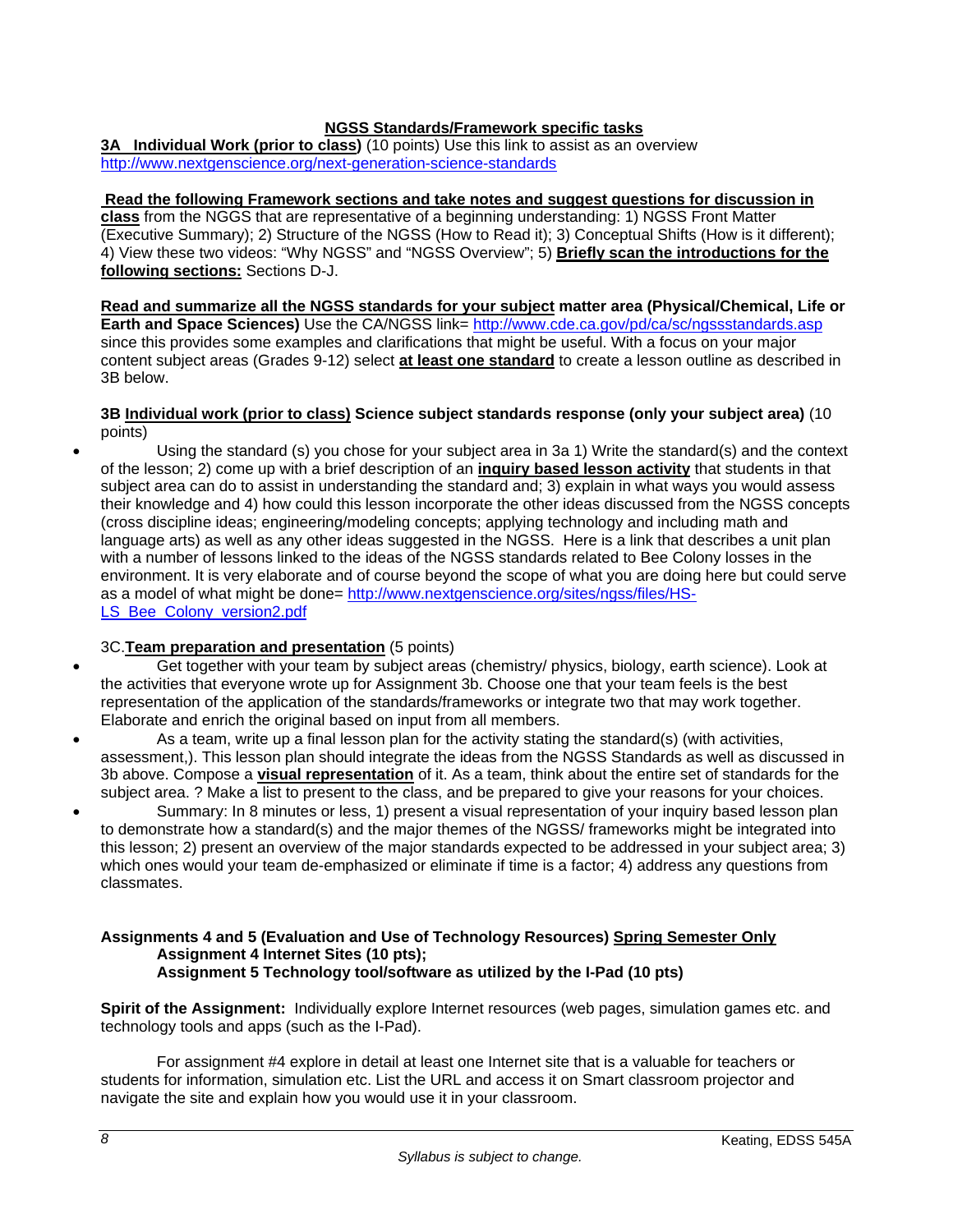For assignment #5 explain or demonstrate a tool or strategy for using the I-Pad Demonstrate it in front of class and how you would apply it to the Science classroom.

 **Assignment 6: Inquiry based Discrepant Event Presentation** (30 pts)

**Spirit of the Assignment:** To develop and teach a particular kind of a science inquiry lesson that teaches both Science thought processes and science content (applies the NGSS standards). You will practice your discrepant event with a middle or high school age student(s) and reflect on the student's responses and their understanding/misunderstanding and make appropriate modifications. You will then present your modified discrepant event to the class and give a copy of the lesson plan to each class member (see model lesson from "Bouncing Balls" DE Presentation or Discrepant Event Textbook). **Teaching and reflecting on the DE in CP 1 will be rewarded with extra credit (Lesson Study Model)**

# 6a. **Discrepant Event Lesson Plan and Presentation** 25 points

- Select a discrepant event lesson that connects to the subject matter of your CP1 experience. As a model for your lesson plan you can get one from Discrepant Events, by Keating, or go to another available resource. Be sure to include an appropriate NGSS (as well as some of the elements suggested by these) or CA standard (s).
- Get together the materials needed for the discrepant event.
- Practice doing the event on your own and then with some student aged individuals (see 6 B).
- Make sure you understand the science behind the event.
- Do your discrepant event with at least one middle or high school age student prior to doing it in class and take careful notes on the student's responses. (This ties in with Assignment 6b reflections.)
- Present your DE to the class as if they were your students. At some point, make sure you explain the context of the lesson and what would you do before and or after it (You may discuss your findings from the pre-event DE with your classmates as part of this presentation.
- You are limited to 15 minutes of actual presentation time.
- After presenting your event, give a copy of the DE lesson plan to each member of the class and your reflective individual journal to the instructor (see 6B)
- Using what you learned by doing it at least twice (Lesson Study Model) apply this DE to one of your courses in CP 2 (optional but extra credit (5 pts.) for doing it and reporting on how it went)

# 6b. **Discrepant event journal (Reflection on Pre-Event)** 5 points

- Prior to presenting your DE in class, practice it as a pre-event discrepant event with a student, look at your notes and think about how it went. (You may realize that your event needs to be modified before you do it with the class.)
- Hand in a written description of what happened, with special attention to what the student said and did. Analyze the student's response: what portions of the event did the student understand (not understand) what was happening? Did they understand the underlying science concept? What modifications to what you say or do might be necessary for better understanding? **Share these ideas after you do the DE in class.**

### **Assignment 7: Applying Action Research to a Science Lab (SDAIE) modification (35 pts) Spring Semester (See Addendum B for Final Report Template) Spring Semester Only**

**Spirit of the Assignment:** Use an existing science lab or activity that you will use in CP 2 and rewrite it to be more appropriate for second language learners (use SDAIE/ELL techniques as discussed in this course (Ch. 12) as well as others you have had). You will use the action research model to evaluate its effectiveness by comparing outcomes of experimental lab (SDAIE) with a control (original lab or activity) using classes you teach in CP 2.

**Specifics of the assignment:** The assignment consists of four parts.

- Discuss readings and other resources related/connected to ELD Standards and related strategies as a basis for modification of existing laboratory activities.
- Display a copy of the original science lab or activity and revised SDAIE lab (5pts) explaining the adaptations you have made (5pts);
- Design an action research proposal using the action research design (see syllabus) and present this to the class for discussion (5pts).
- $\bullet$  After you have completed the research present the findings (Final report= 20 pts) by comparing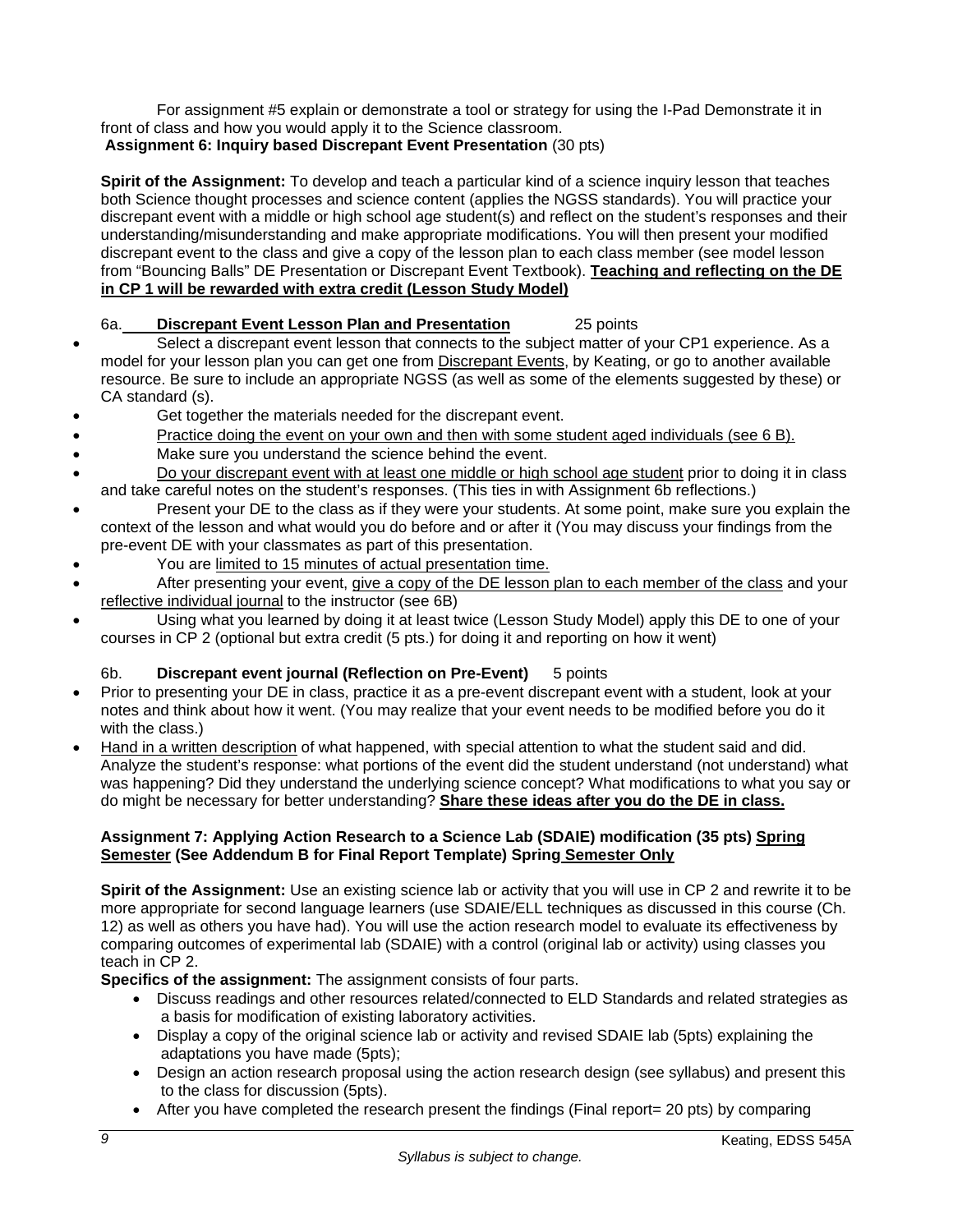outcomes from the two lab classes one of which used the original lab (control) and another which used the modified SDAIE lab (experimental).

# **Assignment 8 Development of a personal Plan for Science Safety (10 pts)**

**Spirit of the Assignment:** Use your readings from the safety manuals (Flinn and CA) Safety documents, Chapter in text etc.) and the interview with a science teacher to propose an outline of a **Plan for Science Safety** that you will (can) use within your science discipline. More specifically this might include: information/resources from your MT interview assignment 9B: safety contracts, demonstrations, laboratory protocols, lesson plans they use to teach safety, as well as any general experiences in dealing with science safety. This will be sent to EDMODO and shared with others during a class discussion.

#### **Assignment 9 Observation of science lessons and teaching strategies (CT +Pearson Videos** (10 + 5 pts=15)

**Spirit of the assignment:** To objectively and formally observe and critically analyze a science lesson. During your observation/participation time you will find a science teacher who may or may not be your own master teacher. For #9 you will interview the teacher before and after the lesson. If possible, it's good to also talk with some of the students after the lesson (see some general guidelines and questions you may use for 9 below). In addition will you have access to the Video Analysis Program (through the textbook company (Pearson). The instructor will discuss how you will incorporate these into this assignment on Observational Skills.

### **Some suggestions/ guidelines for completing 9 A (10 pts)**:

 GENERAL INFORMATION: grade level, subject area, description of the activity/standards as well as responses to some of the suggested prompts below should be sent to EDMODO and will be discussed in class.

#### BEFORE (Interview)

- How did the teacher come to do this lesson? (Is it linked to the NGSS or CA Standards?)
- How did he/she pick the topic?
- Where did the materials come from?
- In general, how does the teacher think the student's have/ will respond to the lesson?
- Identify some students in the class who will like this lesson and do well on it.
- Identify some students who might have difficulty, either cognitively or behaviorally and describe the problems they are likely to have and how the teacher might adapt in consideration of this.

DURING (Observation)

- Is there a written or unwritten plan for this lesson?
- Does it include some elements of inquiry (in the discourse, in the activity, in the assessments)? Does it contain /technology/engineering? Does he/she link the topic to other lessons/subjects?
- What are the objectives and or key questions (if this/these are unstated, you will have to figure them out)
- How does the teacher know that the objectives were met at the end of the lesson (formative or summative assessments)?
- How does the teacher know how the lesson is going as the lesson progresses/ whether the students are getting it? (Formative i.e. checking for understanding)
- Does the teacher make any adaptations to address the needs of the children who have difficulty (ELL/Special Needs)?
- Can you clearly follow the procedures the teacher is using as well as understand the science concept and do they relate directly to the objectives?
- What other non-instructional strategies supported or distracted from the teaching of this lesson?
- Were language arts skills (oral language, reading, writing) and or mathematical processes included in the lesson?

AFTER (your analysis, interview with teacher, and if possible, some students)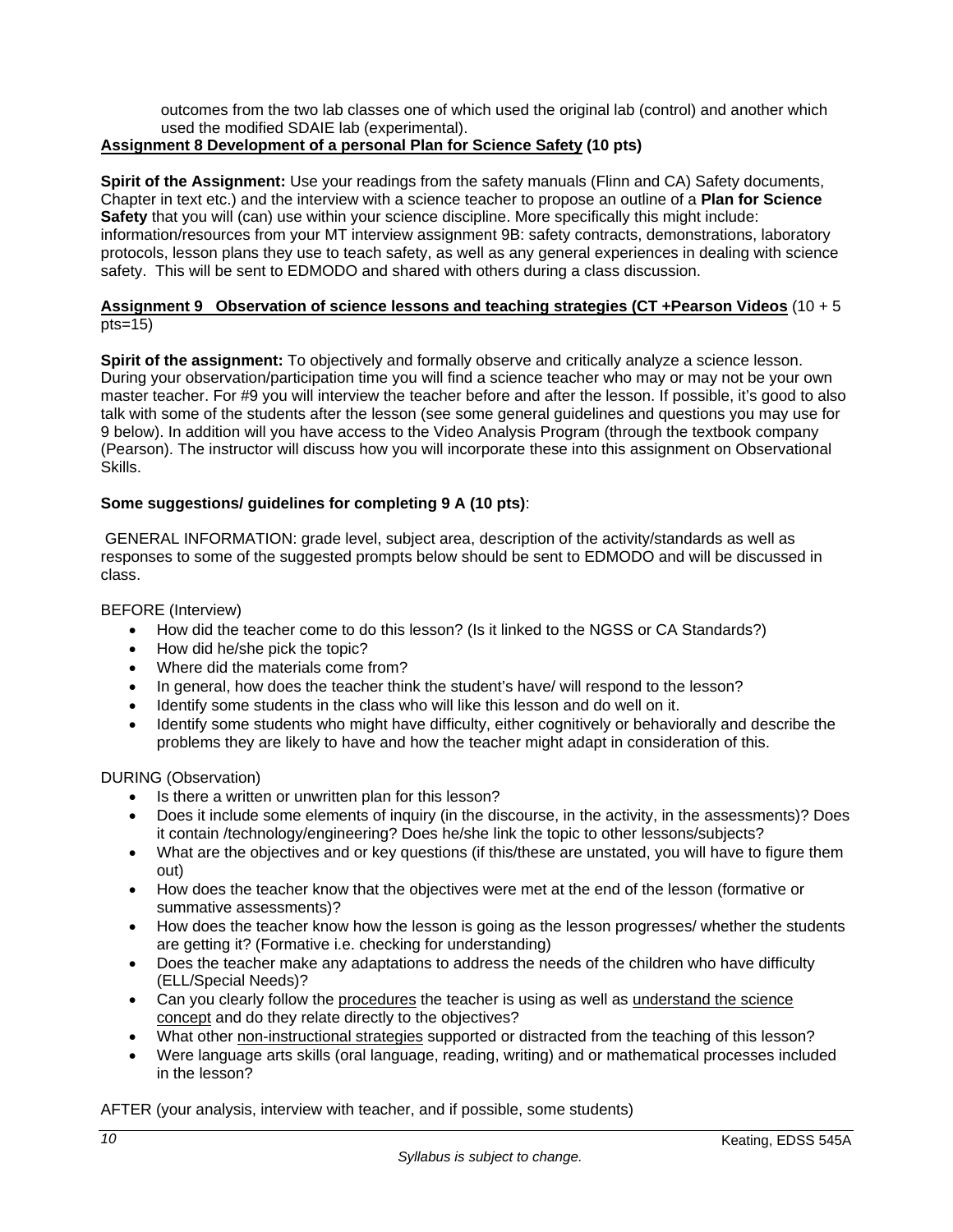- How successful (unsuccessful) was the lesson? Explain?
- Did the teacher correctly predict the performance of specific students?
- Did the adaptations (if there were any) work?
- How about the class as a whole were the students engaged?
- Did they learn the skills and or content? How did you know?
- Were there any logistical problems?
- If you taught this lesson, how would you change it? (Include as many things as you can think of. Even if the lesson was wonderful, come up with at least one modification of your own).

## **Assignment 10: Enrichment and Extracurriculum Science Programs (Spring Semester only (40 pts)**

**Spirit of the Assignment:** Students will research, overview and discuss some of the major extracurricular activities used in Science such as Science Research Projects (Science Fair/ Pure Science), Odyssey of the Mind (Problem Solving), Science Olympiad and Invention Convention (Applied Science). Two of these models will be applied by simulating the actual process used by teachers. The process includes the following: 1) Students will be assigned teams and specific problems for Odyssey of the Mind (Long Term Problem, Spontaneous Problem and Style) and the Invention Convention. 2) Using the processes recommended and timelines (and examples reviewed) teams will follow the processes and enter their formative tasks on Google Docs (instructor will provide ongoing feedback and evaluation on Google Docs for each team; 3) Teams will present their final solution to each project and be evaluated by the rubric (see syllabus) and compared to the other teams.

# **Assignment 11 Book Report on high interest science book (10 pts.) Spring Semester only**

**Spirit of the assignment:** read a new book in fiction or non-fiction that you would like to read for general interest, deep background or for inclusion in your own class. By reading yourself you increase the likelihood that you will include science reading as part of the curriculum for your own students. Share this electronically with your classmates.

 For this assignment read, summarize, rate (1-5 with justification) and make recommendations on how you might incorporate into your teaching either directly indirectly. Share this formal review electronically with instructor and classmates as well as during the general class discussion.

#### **Assignment 12 Independent Study: Attendance at a formal or informal science event, presentation or site (10 pts each semester 20 pts in all) Both semesters**

**Spirit of the assignment:** By attending formal or informal outside events, a science teacher is more likely to create assignments that encourage their own students to seek out such events and include them as part of their curriculum. After having completed assignment # 12 write up a brief report summarizing it and how you might use it in your teaching 1) do a 1-2 minute presentation in class and 2) send a copy to EDMODO.

### **Assignment 13 Attendance at a field trip to the Safari (Safari Park)/ Center for Reproductive Biology (Spring 20 pts)**

**Spirit of the assignment**: by attending this field trip students will: 1) general procedures for planning an implementing a field trip in science for all students including ELL; 2) how to access and use resources of the site in a variety of ways prior to the field trip; 3) Pre, during and post lesson plans that apply the science standards by using a) site prepared and modified curricular materials; b) original teacher developed and implemented curricular plans

### **Assignment 14** Research **a current issue or topic in science and present a mini-lecture that you can apply in your own class (es) (25 pts). Spring Semester only**

### **Spirit of the assignment**:

A) Research a current issue or topic that could be used in a class you are scheduled to teach in CP2. The instructor will model an inquiry-based mini-lecture or teaching science from argumentation that applies NGSS standards. A rubric will be developed through a class discussion based on information on effective lectures from Ch. 11 and used to evaluate each mini-lecture. During this 15- minute mini-lecture you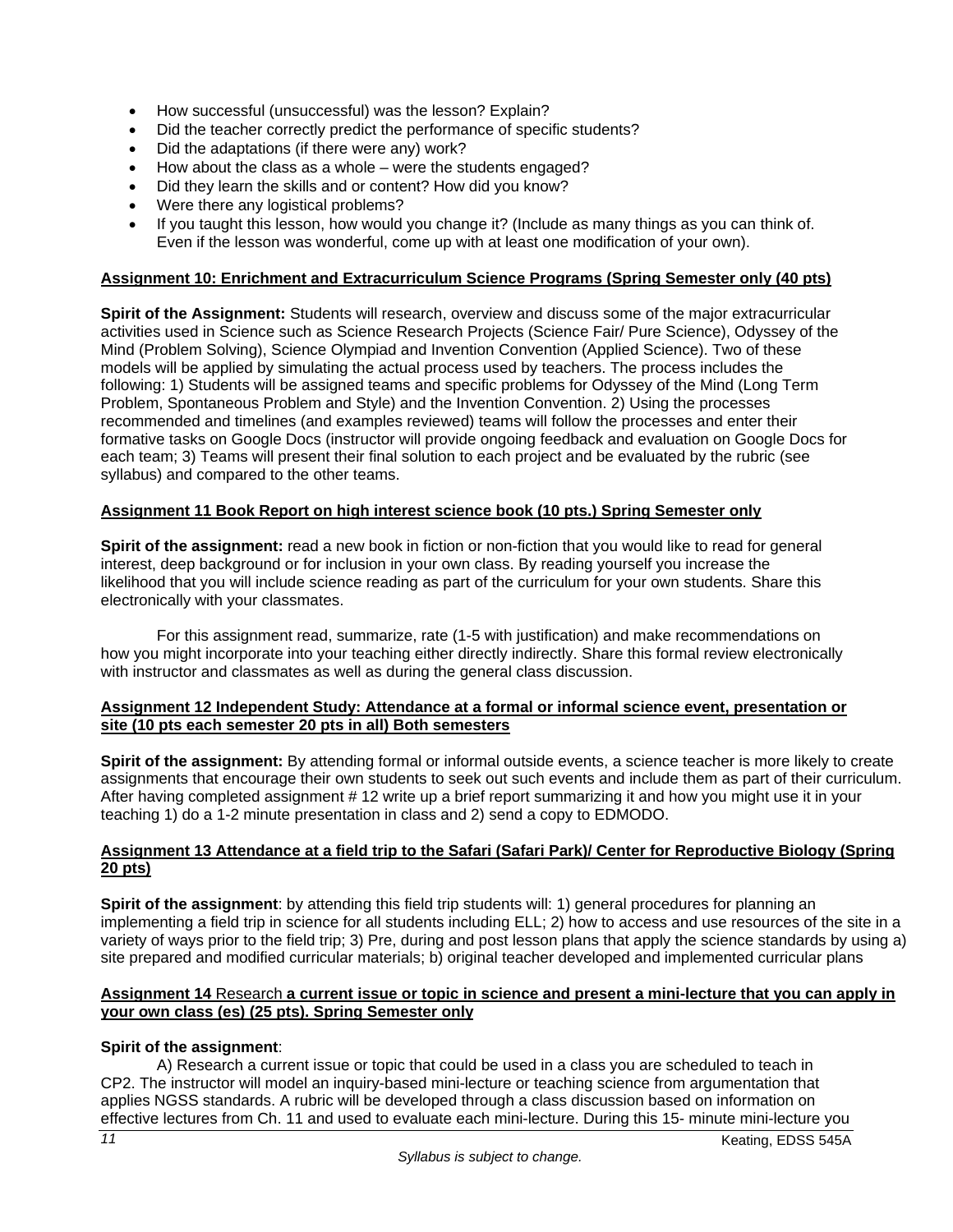model/integrate some of the effective pedagogical strategies discussed in class. The class audience and instructor will evaluate/provide feedback using the rubric for a Science Mini-Lesson. (20 pts)

 B) Optional extra credit (5 pts.). **Based** on this discussion, use your modified mini-lecture in a revised version as part of one of your lessons in CP 2. This can assist you in the development of a videotape lesson as part of TPA 4.

#### **Assignment #15 Issues in Science Teaching (Case Study/Action Research Approach-See Addendum C): both semesters (35 pts each semester)**

**Spirit of the assignment:** Learn to apply a teacher-directed research model during CP 1 and 2 (Case Study/Action Research) in a collaborative setting that 1) addresses teaching issues/ problems (baseline data); 2) create potential solutions (action plans) to the address the issue (related to content, curriculum, teaching strategy and (or) classroom management); 3) collect multiple sources of data to evaluate/analyze results; 4) report findings and suggestions/recommendations. Preliminary reports will track progress of study in collaboration with the class members #1 (Statement of issue(s) (5pts), #2 (Baseline data and action plans)(5pts.) and #3 (Preliminary Data) (5pts.). #4 One final written and oral Case Study report will be presented at the end of each semester. (20 pts.) =35 pts. total

#### **Assignment #16 Comparing The Value of Open ended Inquiry/ Inductive Lab experiences to Closed Ended (Deductive) (10 pts.)**

**Spirit of the Assignment:** Teams will be presented with a problem called the "Paper Towel Experiment" and using the Scientific Method (or 5 E Inquiry Model) design an experiment using "tools" on hand. Teams share the design, data and findings of the experiment and (value /challenges) of having students use this model. Ideas for implementing and integrating inductive/inquiry learning in the Science classroom are shared.

### **Course Schedule/Calendar and Outline (subject to change and adaptation as needed):**

**Fall Semester EDSS 545 A: \*=Assignment/Reading due Note: Prior to Class #2 please read and respond to the following readings and prompts:** 

### **Class #1 (Independent Reading/Response) Complete prior to first class on September 22**

**1) Read Ch. 1 and 2 (Assignment #2) from "Science Instruction…" Limit your response to the equivalent of a page or two and enter electronically in EDMODO (Under Small Groups Chapter 1 or Chapter 2). Directions on how to enroll in EDMODO will be sent via email.** 

- **In Chapter 1 "Getting into Science Teaching" address these prompts: After reading the introductory vignette and her mentor teachers responses as well as the supporting materials explain what areas of instruction Mrs. Locke did well and areas she needs to improve? Look at Figure 1.1: What areas of science education from the chart do you think are particularly important. Comment on these. How do these reflect the way you were taught science in K-Higher Ed? Complete the Science Teacher Inventory. How did you do? Explain? What are your other questions from this reading?**
- **In Chapter 2 "Purpose of Science Teaching" address these prompts: After reading the vignette and responses: Why is it so important to put an emphasis on science literacy especially in general science classes? What are some of the factors that contribute to higher performing countries doing better in science than the USA (based on PISA and TIMSS studies? How can you as an individual teacher offset this? How do the NGSS and Common Core in Math and Language Arts address some of the limitations that resulted in the USA performing below the top performing countries? What are your other questions from this reading?**

**2) Assignment # 3 A and B – Understanding and applying the Next Generation Science Standards (NGSS)** (20 pts) Complete 3A and 3B before class #2 (3C will be done in class): See directions under "Descriptions of all Assignments" pp. 5-6 for 3A, 3B and 3C.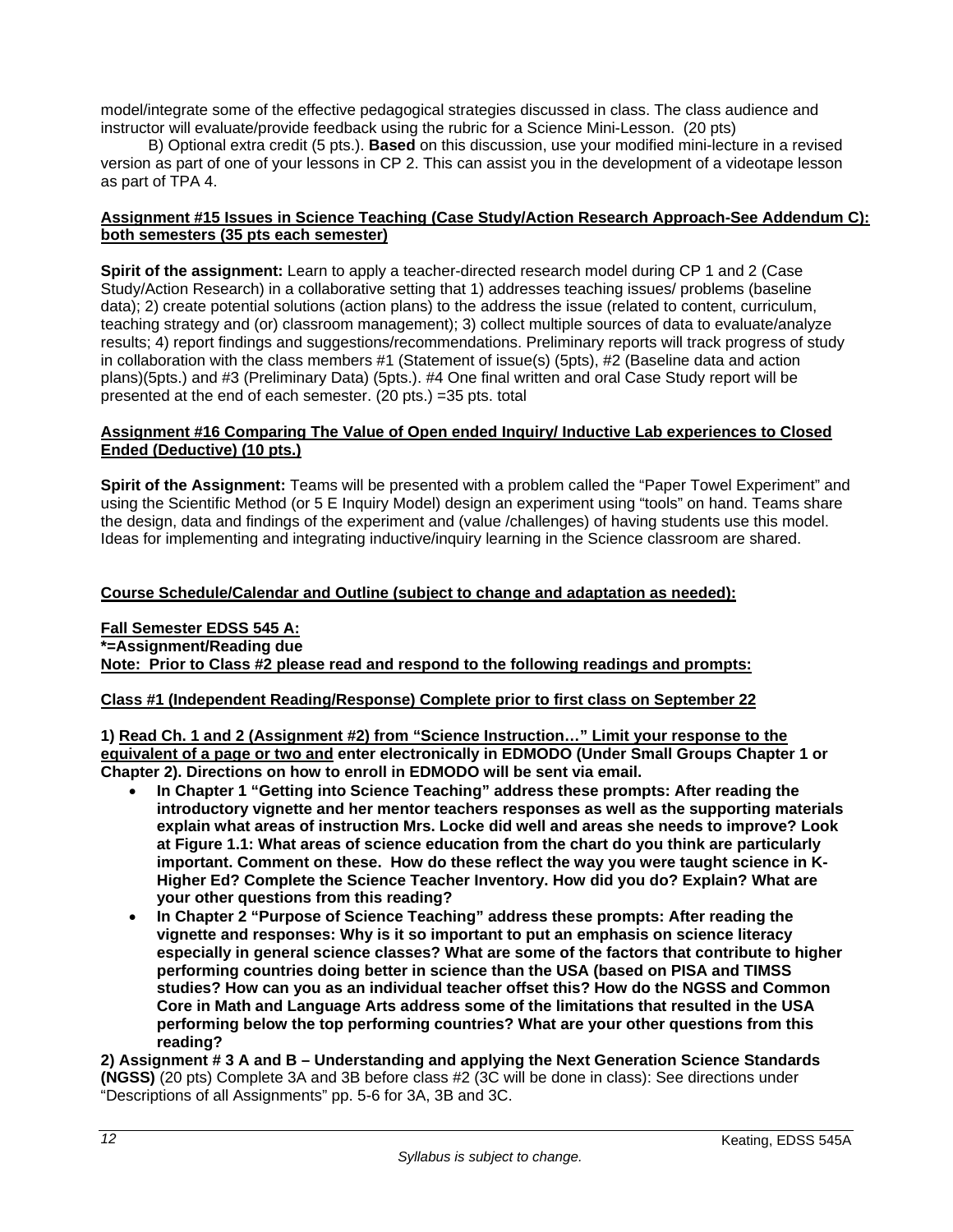#### **3) Think about and be able to respond to these questions: How would you personally define Science? How should it be taught in high school? What do you think is important for you to learn this year in class/CP?**

**4) Read the syllabus** \*Read syllabus prior to class with special attention to the following: 1) copy fall semester grade sheet; 2) assignments required; 3) description of each assignment. BRING ANY QUESTIONS TO CLASS

# **Class #2 September 22 (Thursday 5:00-8:00 UH 273)**

- Class introductions
- \*Read syllabus prior to class with special attention to the following: 1) copy fall semester grade sheet; 2) assignments required; 3) description of each assignment. 4) Assigning directorships BRING ANY QUESTIONS TO CLASS
- **\* Discussion of Reading responses and questions from Text Ch. 1-2 (put on EDMODO)**
- \*Prior to class be prepared to respond to these questions: **How would you define Science? How should it be taught in high school? What do you think is important for you to learn this year?**
- **Discussion of Graphic Organizer for EDSS 545 (in class)**
- **Introduction to inquiry based science** through the discrepant event (DE) model with in class presentation by Keating of "Bouncing Balls" (: Discussion of the basic pedagogical elements of an effective DE/Inquiry?)
- **Discussion of Readings from NGSS and overview of Assignment #3 A/B/C (to be completed in Class #3-#4.**
- Discussion of MT observation assignment #9 due in Class #5 (What was effective? What was ineffective? Recommendations for change?)

# **Review Assignments for Next time**: (to be discussed in class)

- 1) Sign up for dates for DE (2 presentations) Assignment # 6;
- 2) NGSS standards jigsaw by subject areas assignment #3a-c;
- 3) View this video from this link to see a teacher applying the NGSS Standards=

https://www.teachingchannel.org/videos/cross-discipline-lesson-achieve (questions/comments)

### **Class #3-#4 September 24 (Saturday 9-300 in UH 273)**

- **\*NGSS Frameworks and Standards Jigsaw Assignment**\* **#3 a-c**
- **Discussion of NGSS Video**
- **Overview of TIMSS study and implications for Science Ed in US**
- **\*Discrepant Events (two) #6 a-b**
- **\*The use of Inquiry Based/Open ended/Inductive vs. Closed ended/deductive science lab experiments "Paper Towel Experiment" (in class) Assignment #16**
- **Introduction to the Compassionate Discipline Model (Keating Mini-Lecture) (will incorporate ideas from the Science Learning Environment (Ch. 6 extra credit to submit a reflection on EDMODO)**

### **Review Assignments for Next time:**

1) Address these prompts for Ch. 4 Assessing Science Teaching and send to EDMODO prior to Class #5; As described in the vignette why do you think many students do not perform well on summative assessments? What are some personal experiences that you have had or observed related to pre, formative and summative assessments? Give some examples of types of authentic/alternative assessments you think you will use in your own teaching? Questions on the chapter?

2) Discrepant Event (2 presentations)

3) Formal Observation of MT (#9) (What was effective? What was ineffective? Recommendations for change?) Send to EDMODO

4) Selection of a major problem or issue in Clinical Practice for Case Study 1 (this is preliminary report #1) for Assignment #15 (also see Addendum C in Syllabus for Case Study Model)

# **Class #5 September 29: (Thursday) 5:00-8:00 (UH 273)**

- **\*Discrepant event presentations (two)\* #6 a-b**
- **\*Discussion of Reading from Chapter 4 Assignment #2**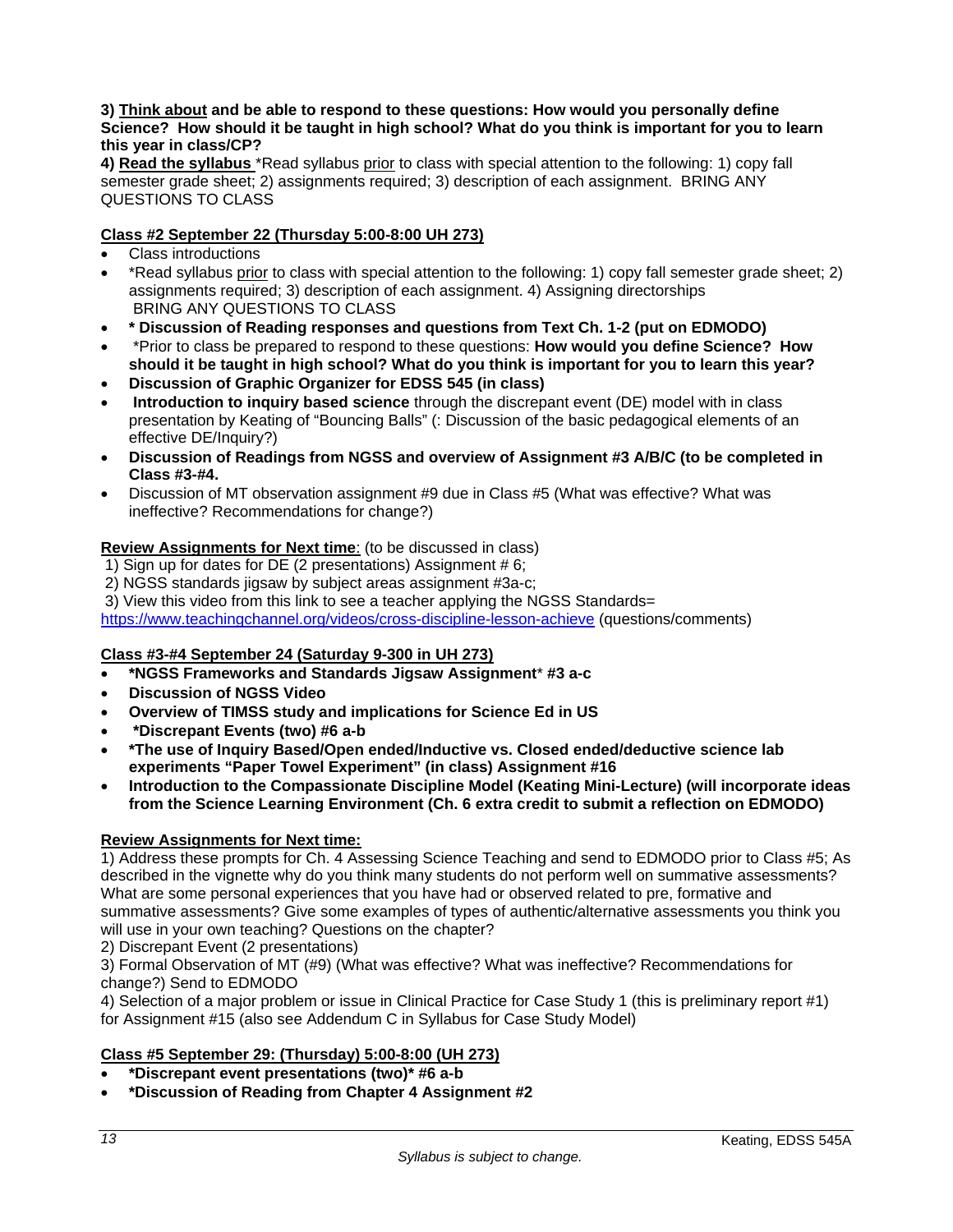- **Discussion of Findings from MT Observation #9** (What was effective? What was ineffective? Recommendations for change?)
- **Discussion of major problem or issue in Student Teaching for Case Study 1 (this is preliminary report #1) See Case Study format model in Addendum C**

# **Review Assignments for Next time:**

1) Address these prompts for Chapter 8 Inquiry: How would you define inquiry for your students? Describe specific examples of each level of the Three Levels of inquiry you have seen or for which you have been a part of? Were the three critical elements of inquiry included (Phenomena, practice and outcomes)? Was it effective? How would you improve it? What are three examples of inquiry (pp. 145-154) you would like to include? What do you see as the three most critical challenges to doing inquiry? How will you overcome these? Other questions from the chapter?

2) Case Study 1 (preliminary report #2= baseline data and proposed action plans) Send to EDMODO

3) Discrepant Event (1-2 presentations)

# **Class #6 October 13 (Thursday 5:00-8:00 UH 273) Video Conference**

- **\* Discrepant Events (two presentations) #6 a-b**
- **\* Discussion of /Reading Prompts in Text** (Chap 8 Inquiry) due in EDMODO)\*
- \***Discuss proposed action plans and baseline data** for Case Study 1 (Preliminary Report #2)

# **Review Assignments for Next time:**

- 1) Discrepant Events (1-2 presentations)
- 2) Identify action plans/ preliminary data for identified issue(s) for Case Study 1 Issues in Student Teaching Preliminary Report #3
- 3) Address these prompts for Chapter 5 "Teaching Science": Using the reflection sheet on p 86 to guide you evaluate the lesson described in the vignette and describe how you might adapt it? Which teacher attributes/dispositions do you need to work on and improve as described in pp. 88-91? Use the evaluation sheet found on p. 96 to assist in evaluating one of your science lessons in terms of your professional characteristics (attributes, teaching skills, instructional strategies and learning techniques (can be self, peer or CT or any combination). Results? Questions from the chapter?

### **Class #7 Independent Study**: **No formal meeting**

Sometime between September and Class # 9

 **Assignment #12:** attend a science related informal or formal event or presentation equivalent in time and effort to at least one class session (3 hrs). This could be a field trip, museum, lecture, conference or some other equivalent experience that will assist you either directly or indirectly in becoming a science teacher. Your choice!! To complete this requirement: 1) complete a one-page summary with explanation of its potential applications to teaching; 2) send by email to all of us; 3) do a 1- 2 minute presentation to the class during class. The report and oral presentation should include a summary of what you learned and implications for your own teaching.

# **Class #8 October 27 (Thursday 5:00-8:00) in UH 273) via Video Conference**

- **\*Discrepant event presentations (1-2)**
- **Discussion of response to prompts from Ch. 5**
- **Discuss your implemented action plan and any preliminary data** from Case Study Model for Assignment #15 (also see Addendum C in Syllabus for Case Study Model Final Report). This is preliminary report #3

**Review Assignments for Next time:** Go over assignments for next classes:

 \*Prepare a written report/outline on your proposed Personal Plan for Science Safety (Assignment #8 based on:

1) Reading information from Chapter 14 (text) (Discuss the top five practices you would utilize to EDMODO) 2) Interviewing your CT for their best practices

3) Ideas from "CA Science Safety Manual" (see syllabus for link under required texts)

4) Ideas from Flinn Scientific Safety Teacher Resources (Steps to take…. =http://www.flinnsci.com/teacherresources/safety/general-laboratory-safety.aspx) +(Video Link resource for Students first day= https://youtu.be/5g0hNM91iyg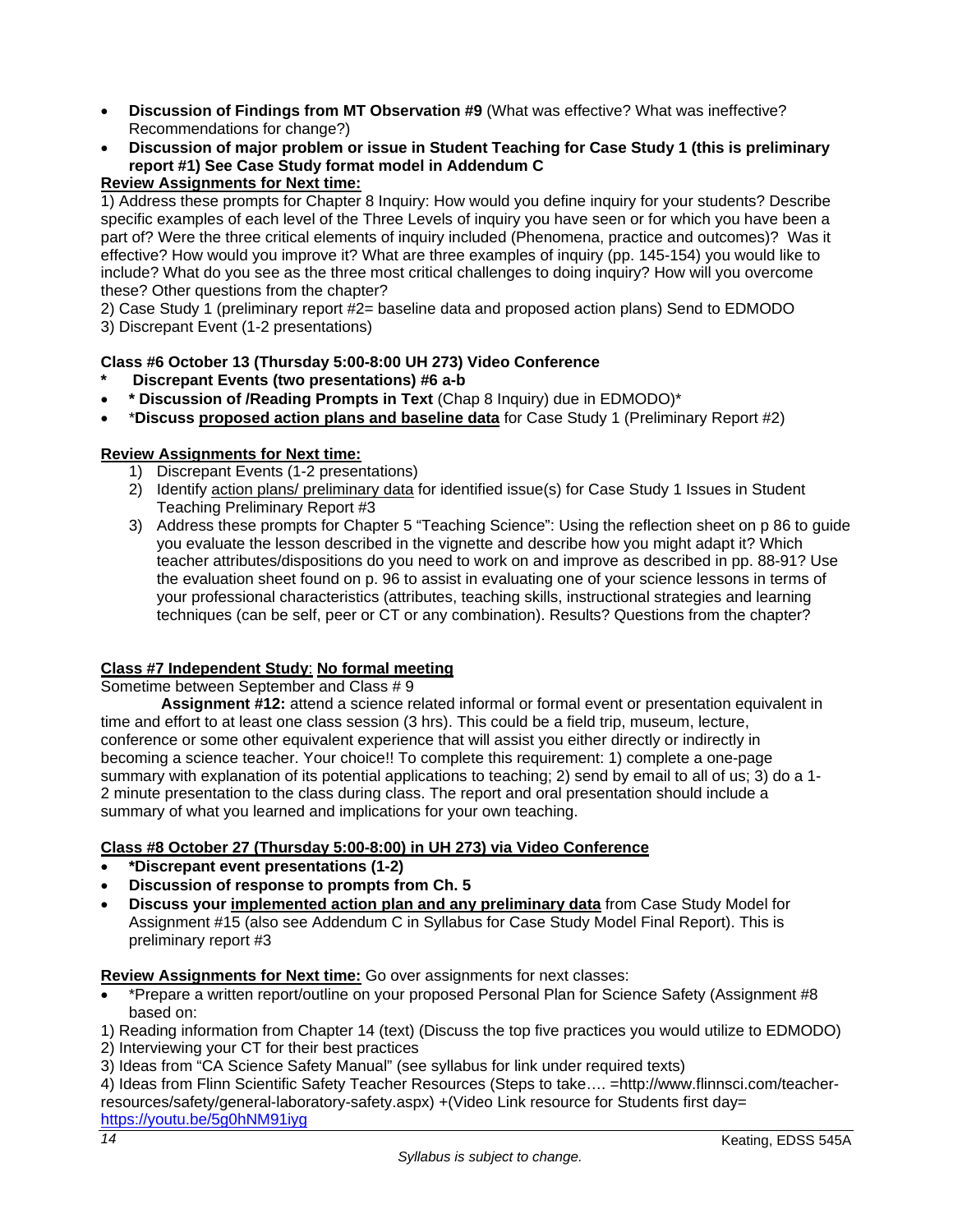- \*Report on Independent Study project (Assignment #12)
- \*Preliminary report #4 More preliminary data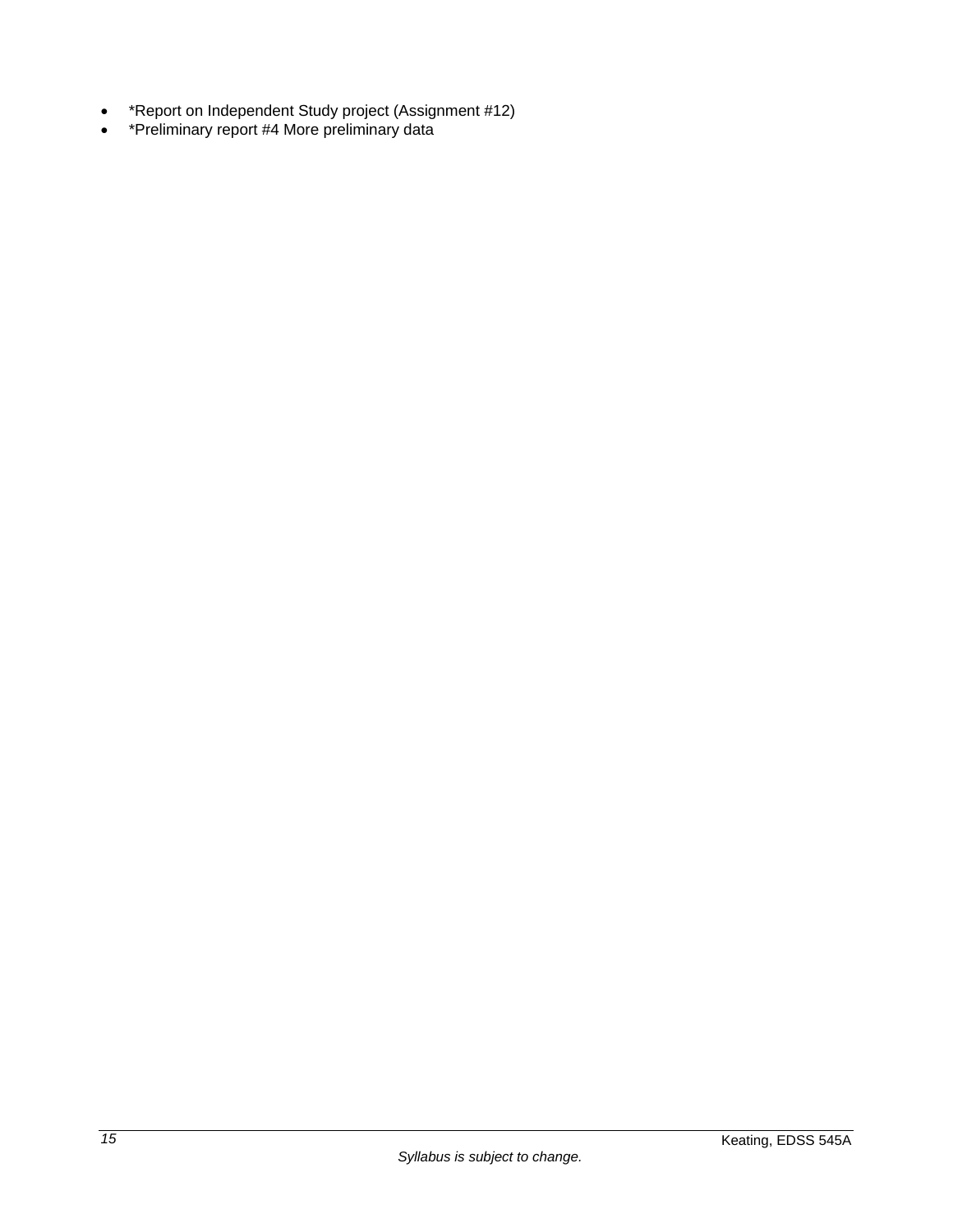## **Class #9 November 17 (Thursday 5:00-8:00 in UH 273) via Video Conference)**

- \*Presentation/Discussion of Personal Plan for Science Safety assignment #8: Flinn safety manual + MT interview+ Ch. 14 Science Safety
- \*Report on Independent Study project (Assignment #12) Send via email to all
- **\*Discrepant event presentations (1-2)**
- \*Preliminary report #4 (more preliminary data)

**Review Assignments for Next time:** Go over assignments for next class

1) Final Case Study Written Reports #15 /Conference via Face time or Skype (by individual arrangement) December (TBA)

#### **Class # 10 December 15th (Thursday 5:00-8:00 in UH 273)**

- **Issues in Clinical Practice 1: \* Final Case study report outcomes/discussion of #15 (Addendum C model) Send written report prior to presentation**
- **Discrepant Event presentations (1-2) and overview of the process**
- **Graphic Organizer of the course so far EDSS 545 A**
- **Instructor Evaluations**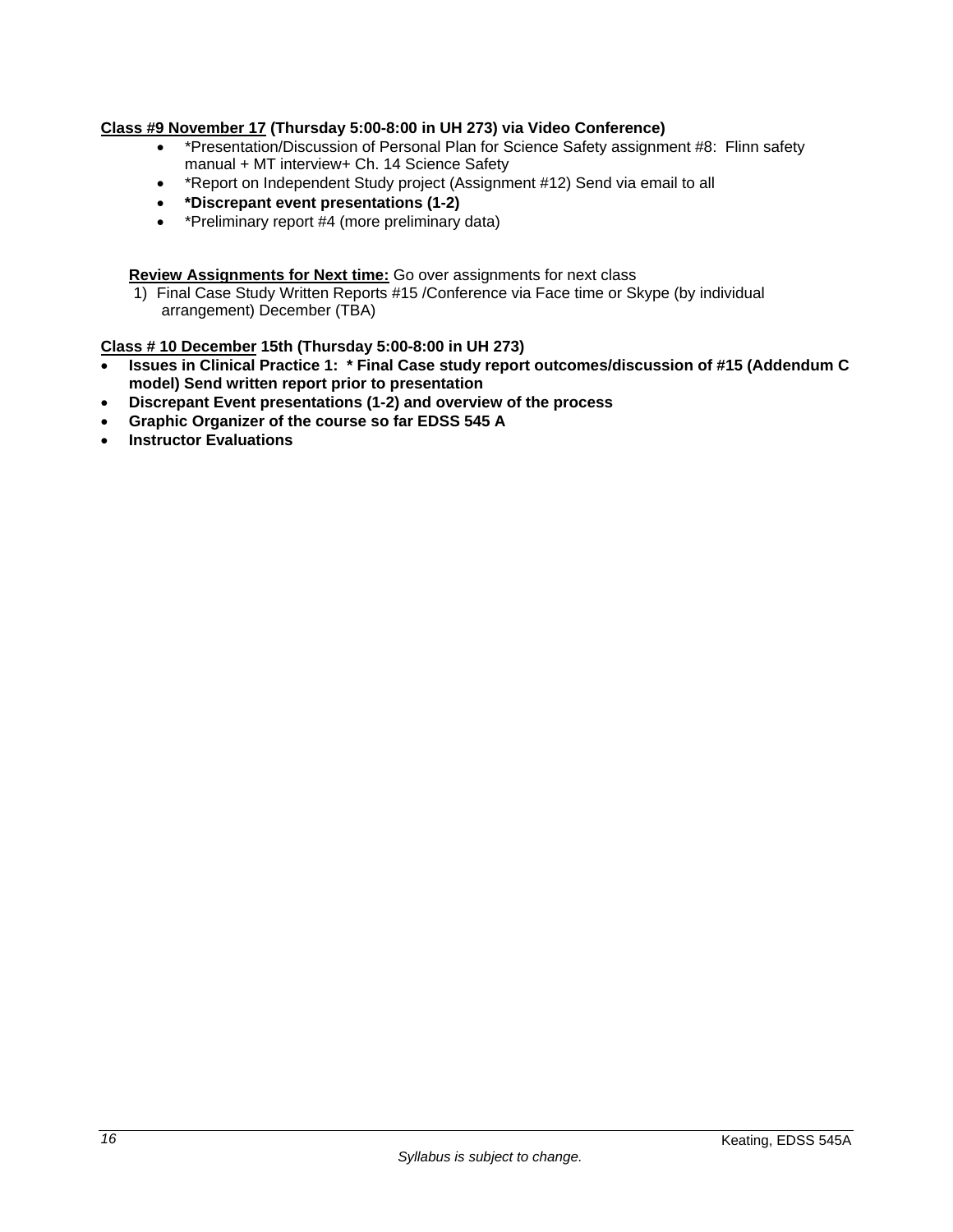# **ADDENDUM A GRADE SHEET FOR FALL SEMESTER EDSS 545 A**

(PLEASE MAKE COPY FOR GRADE FOLDER)

**Name:** 

# **Assignment Number/Name**

**#1 Attendance (5 pts. each class) (50 pts.)** 

|     |             |  |       |          | #2 Sci. Methods text reading responses (6 pts for posting + 3 pts for 3 responses to others=9 pts). |
|-----|-------------|--|-------|----------|-----------------------------------------------------------------------------------------------------|
| Ch1 | Ch2 Ch4 Ch5 |  | Ch8 C | Ch14 Ch6 |                                                                                                     |

**#3 NGSS Frameworks/Standards= (25 pts.) 3a= Individual readings/responses= 10 pts. 3b= Individual lesson plan = 10 pts. 3c= Subject matter group presentation= 5 pts.** 

**#6 Inquiry Based Lesson (Discrepant Event) (30 pts.) 6a= DE presentation and handout = 25 pts. 6b= Reflections on pre-lesson = 5 pts.** 

#### **#8 Personal Plan for Science Safety (Readings, interviews, Videos+ Final Plan) (10 pts.)**

**#9 Observation report on observation of a Science Lesson (15 pts.)** 

#### **#12 Independent Study at a formal or informal event (report) (10pts.)**

**#15 Issues in Clinical Practice 1 (Case study/Action Research) (Prelim reports (5 pts) +Final (20** 

## **pts)=35 pts.)**

**Preliminary Reports (Problem, Baseline data, Action Plans, Data) + Final Report (see Addendum B)** 

**#16 Open-ended (Inductive) vs. Closed-ended (Deductive) Experiments (10 pts.)** 

| Total possible points = 239 pts. |  |
|----------------------------------|--|
| Points earned                    |  |
| Extra Credit                     |  |
| Average/Grade                    |  |